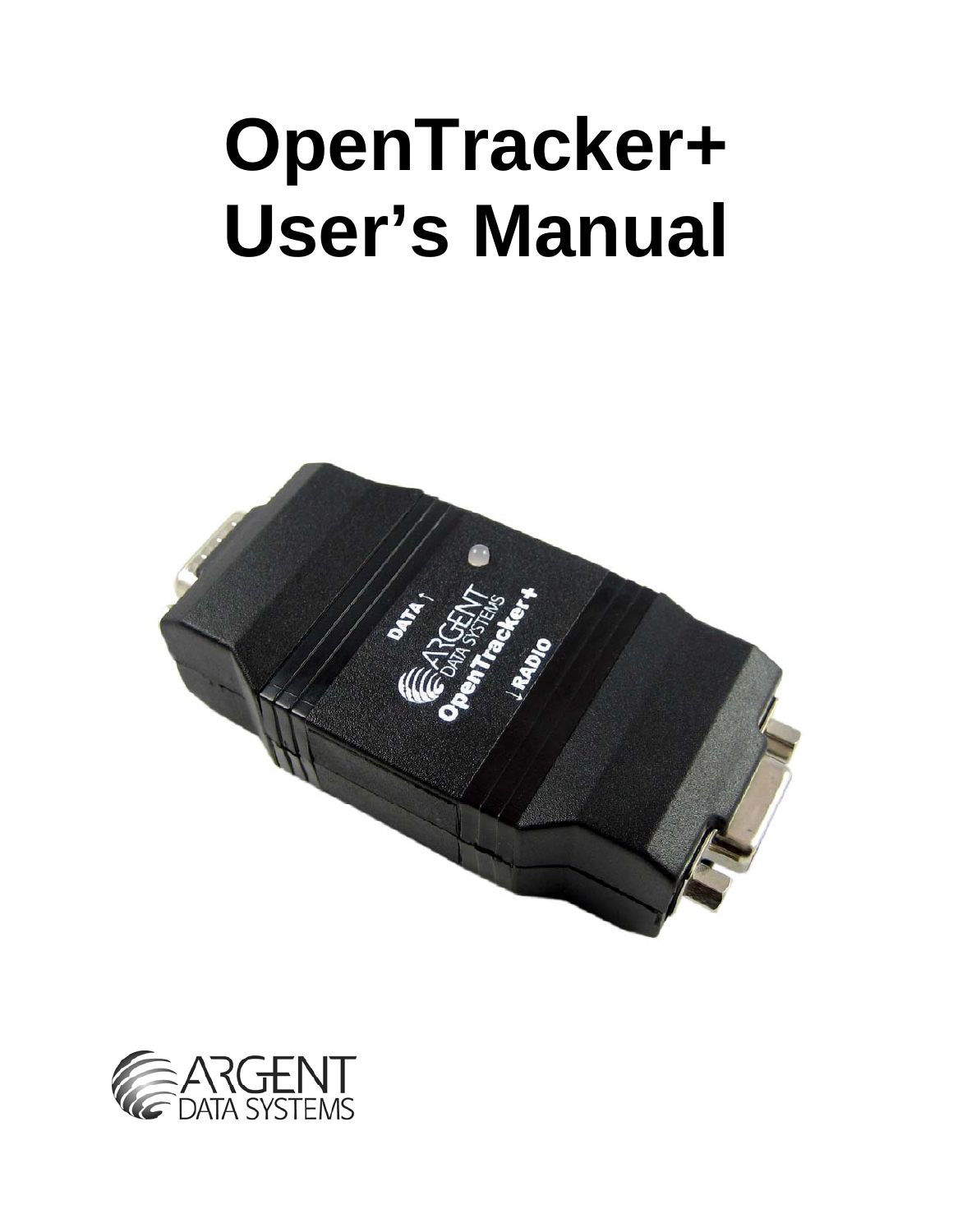## <span id="page-1-0"></span>**1. Introduction**

The OpenTracker+ is a simple, low‐cost amateur radio data encoder capable of generating 1200 or 300 baud AX.25 packets using the APRS™ protocol, as well as PSK31 text beacons. It can be connected to a GPS receiver to report position, course and speed, time, and altitude, or it can encode and transmit data from a supported weather station. It will also report telemetry from its onboard temperature and voltage sensors, and an external counter input can report a cumulative total of counter events or the number of events since last transmission.. With its expandability and ease of reprogramming, the device can be adapted to a wide variety of tasks.

This new version of the OpenTracker improves on the original in several ways, including waypoint output capability, twice as much program space, three times as much RAM, and a simplified hardware design that provides more features while reducing complexity and part count.

### **Acknowledgements**

The OpenTracker+ owes much to those that came before – in particular, John Hansen's GPS‐E firmware and its TAPR PIC‐E hardware, Steve Bragg's HamHUD, and Byon Garrabrant's TinyTrak series. The SmartBeaconing™ algorithm used by the OpenTracker+ was originally developed by Tony Arnerich, KD7TA, and Steve Bragg, KA9MVA. Darryl Smith, VK2TDS, demonstrated waypoint output capability in his Anti-Tracker design. APRS™ is a trademark of Bob Bruninga, WB4APR. Brian Riley, N1BQ, and Keri Morgret, N6TME, contributed to this manual.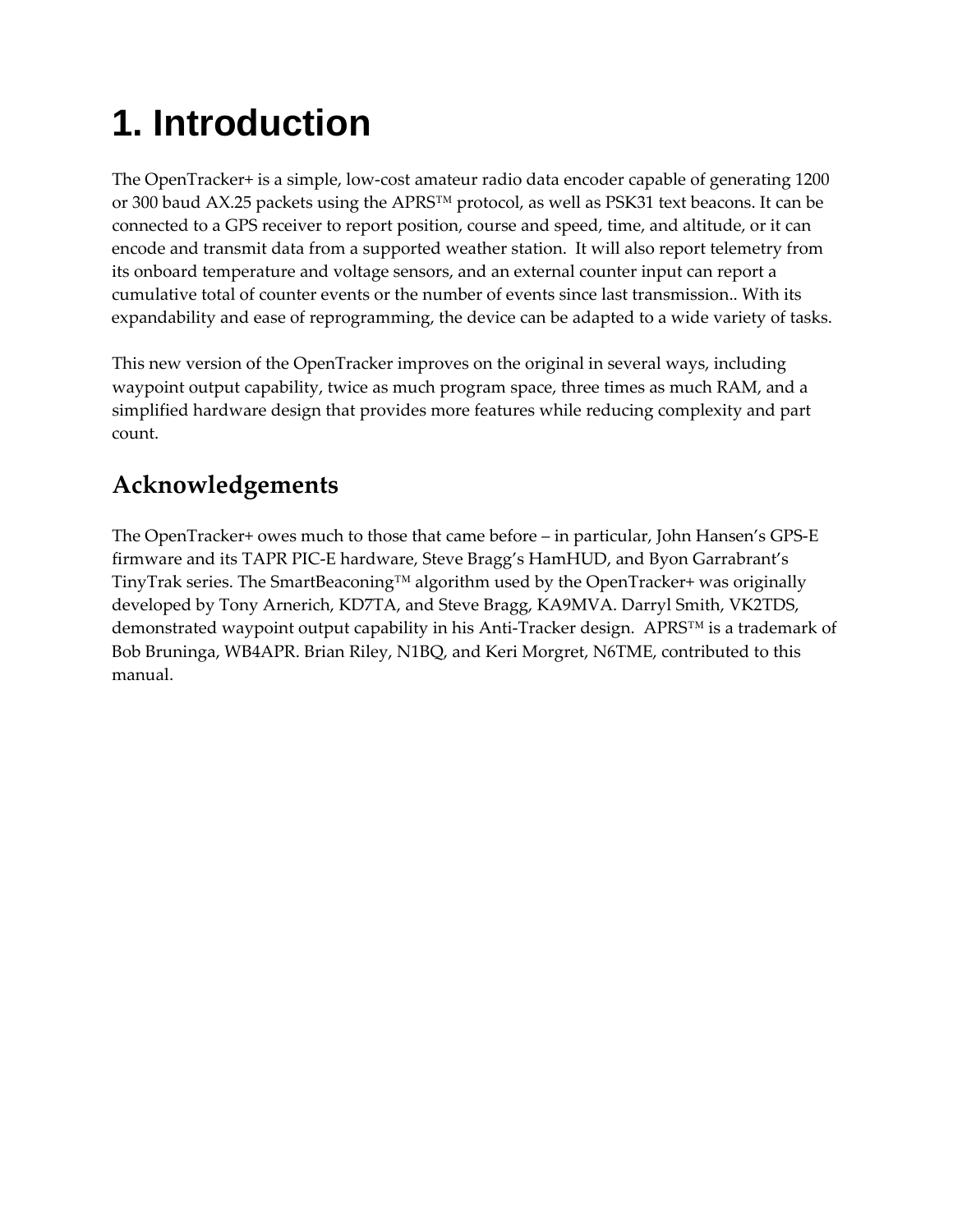### **Table of Contents**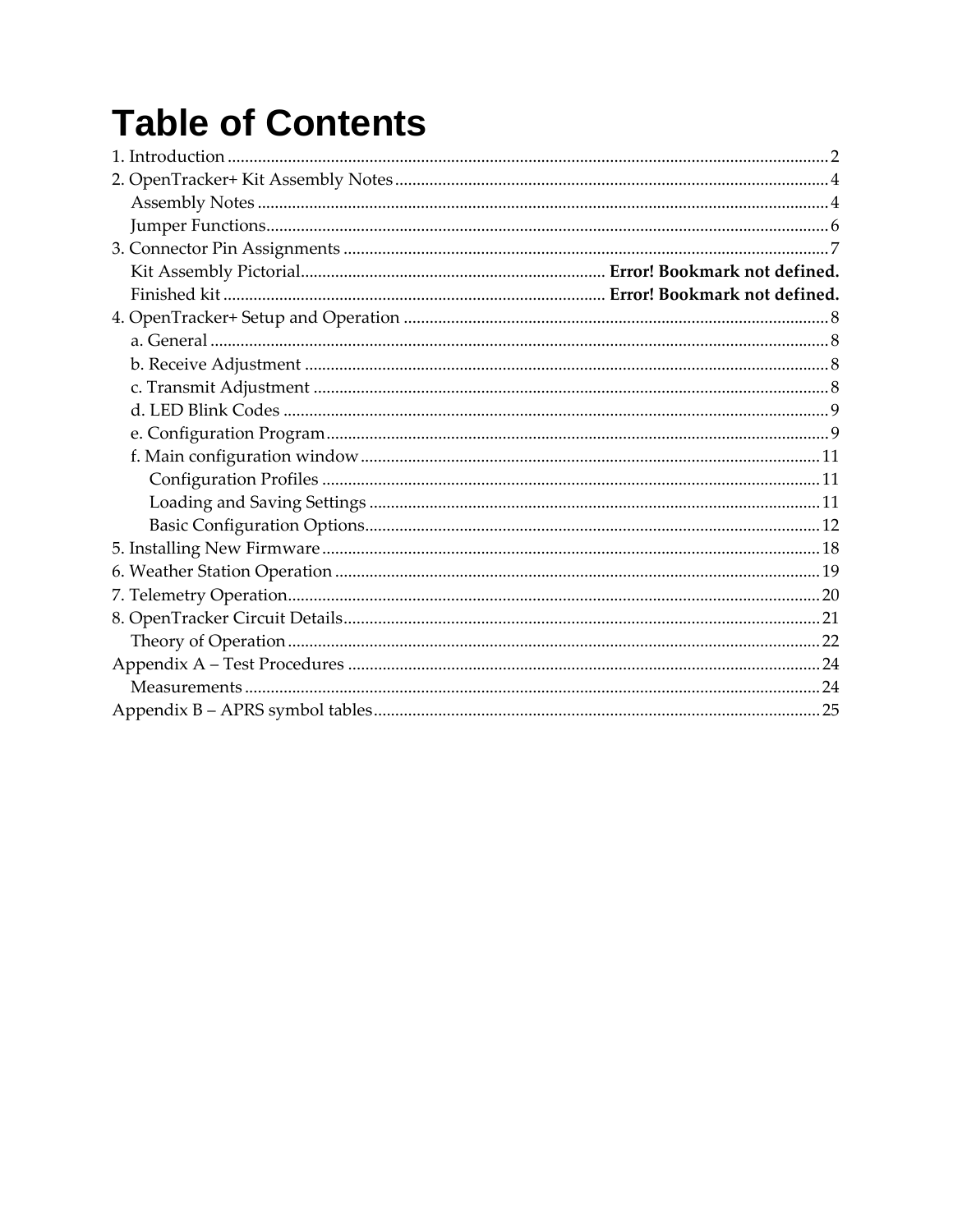### <span id="page-3-0"></span>**2. OpenTracker+ Kit Assembly Notes**



If you purchased an assembled unit, you may wish to skip ahead to the section on jumper settings and connections.

The OpenTracker+ kit requires basic to intermediate level soldering skills. You will need a low‐ wattage soldering iron, wire cutters, and solder. Rosin core solder is recommended – never use acid core solder for electronics.

Review the parts list and identify the components you received. If any are missing or damaged, contact support@argentdata.com for replacements. Don't worry if your kit includes extra resistors or other parts not listed above – these are provided for modifications and alternate versions of the kit.

#### **Assembly Notes**

- 1. The order in which the components are installed is not critical. However, you may wish to install connectors X1 and X2 after nearby parts (D1, D2, and C1 in particular) have been installed. Don't put your fingers directly under the connectors when pushing them on to the board; they can snap into place suddenly and poke you.
- 2. Solder the socket for U3 carefully. Avoid excess solder that may form bridges between the closely spaced pins. If you plan to solder the resistors from the top side of the board (this can save time, especially if you're holding the board in a vice) install the socket after soldering the resistors to avoid damaging it.
- 3. Install the LED last. Insert it without soldering it, with its shortest lead toward the edge of the board and the D3 marking. Place the circuit board in the top half of the case, and push the LED into its mounting hole from the back. Solder it in place and trim the leads.
- 4. If the unit will not be powered through the serial connector, and will not be providing unregulated power to another device through the serial connector, consider removing the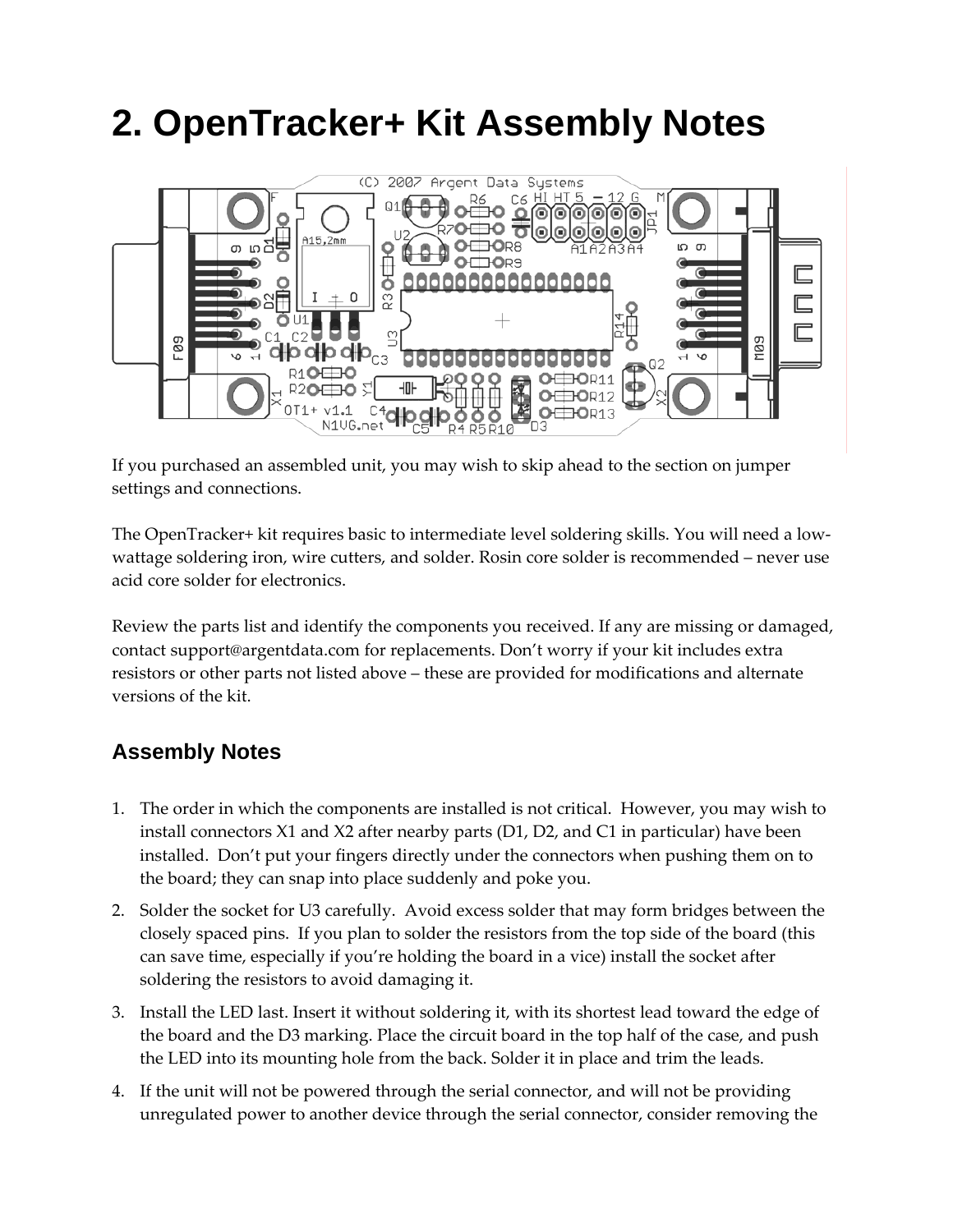header pin in header block J1 at the position marked '12'. It may be pulled with pliers before soldering, or clipped with wire cutters. Removing this pin will eliminate the possibility of accidentally destroying a 5‐volt GPS receiver, or possibly the tracker itself, if a jumper is installed improperly or the header is accidentally shorted.

Observe proper component polarity and orientation:

- Diodes D1 and D2 have their cathodes marked with a black band. This corresponds to the line shown for these parts on the silkscreen. The bands on the diodes should face toward each other when installed.
- Microcontroller U3 is installed with its reference notch toward the left. All other parts should be installed as their outlines indicate.
- The color bands for the 680 ohm (blue-gray-brown) and 6.8k ohm (blue-gray-red) resistors may look very similar. Note their sequence on the component tape – the three 680 ohm resistors come before the 2.2k resistor, and the two 6.8k resistors come after.

| Part                            | <b>Description</b>            | <b>Notes</b>                                       |
|---------------------------------|-------------------------------|----------------------------------------------------|
| U1                              | 7805 Voltage Regulator        | Align to silkscreen outline. No screw is required. |
| U <sub>2</sub>                  | LM335Z temperature sensor     | Align to silkscreen outline                        |
| U <sub>3</sub>                  | MC908JL16CSPE Microcontroller | Reference notch faces left                         |
| R1, R8                          | 27 K resistor                 | Red-Purple-Orange                                  |
| R2, R5, R10, R11                | 10K resistor                  | Brown-Black-Orange                                 |
| R3, R7                          | 6.8K resistor                 | Blue-Gray-Red                                      |
| R4                              | 10M resistor                  | Brown-Black-Blue                                   |
| R <sub>6</sub>                  | 2.2K resistor                 | Red-Red-Red                                        |
| R <sub>9</sub>                  | 240K resistor                 | Red-Yellow-Yellow                                  |
| R12, R13, R14                   | 680 ohm resistor              | Blue-Gray-Brown                                    |
| IP1                             | 12-pin header                 |                                                    |
| C1, C2, C3, C6                  | 0.1uF capacitor               | Yellow with "104" marking                          |
| C <sub>4</sub> , C <sub>5</sub> | 18pF capacitor                | "180j" or "180" marking                            |
| Q1, Q2                          | 2N7000 transistor             | Align to silkscreen outline                        |
| D1, D2                          | 1N4148 diode                  | Black band denotes cathode                         |
| D <sub>3</sub>                  | Dual-Color LED                | Shortest lead faces edge of board                  |
| X1                              | DB9 Connector - female        | Left edge of board                                 |
| X2                              | DB9 Connector - male          | Right edge of board                                |
| Y1                              | 29.4912 MHz crystal           | Bend down parallel to PCB before soldering         |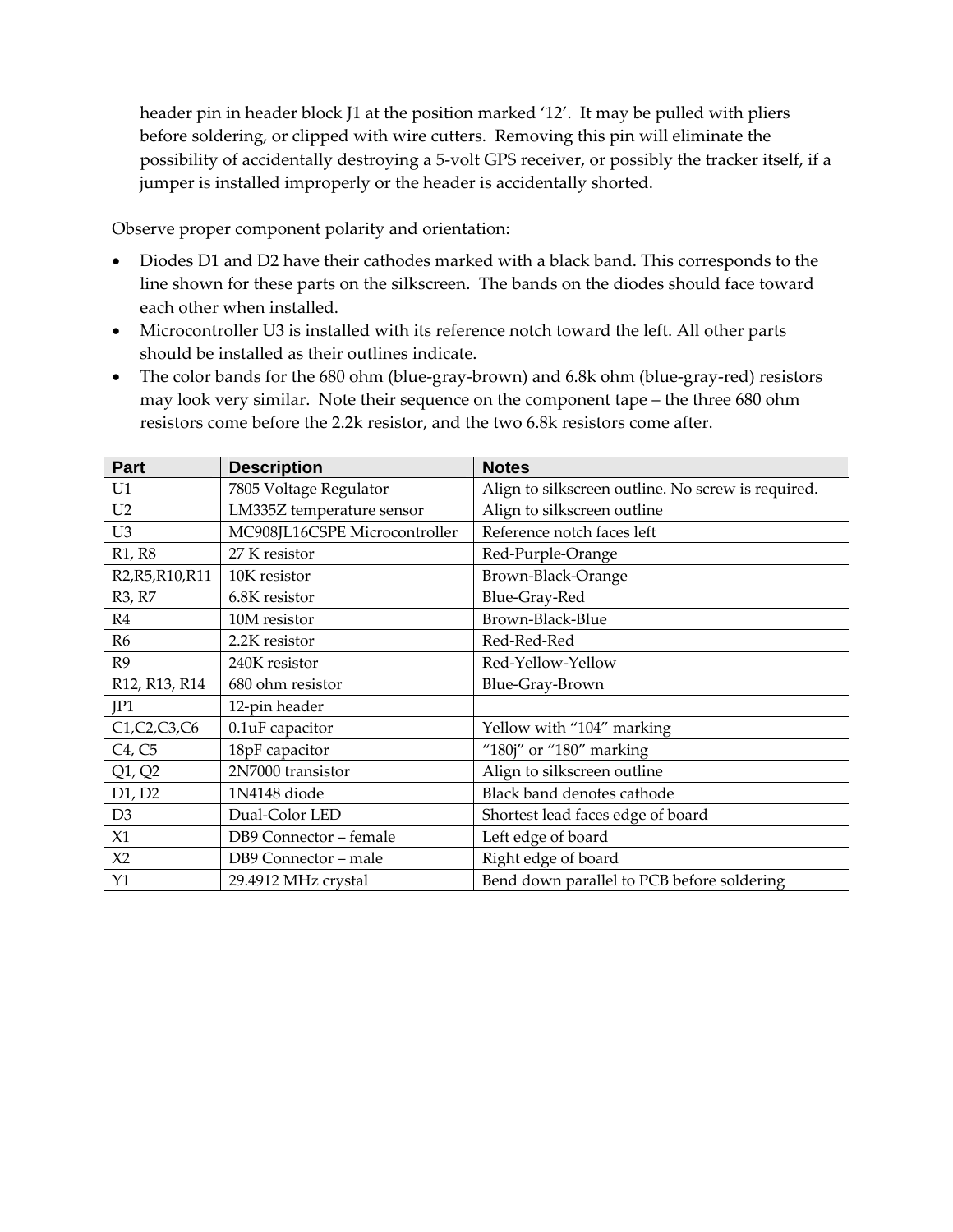#### <span id="page-5-0"></span>**Jumper Functions**

The 12-pin header, J1, provides several jumper-selectable functions.



**'HI'** – This jumper sets the audio output level to the high range. This is needed mostly for mobile radios, especially some commercial models.



**'HT'** – Selects if push‐to‐talk signaling through the audio output line is enabled. Use this jumper with most HTs by Icom, Yaesu, and Alinco handhelds, but not Kenwood.



Voltage select – '**5**'. Connects pin 4 of the serial connector to the output of the 5‐volt regulator. Use this setting to supply power to a 5‐volt GPS receiver or other external device.



Voltage select – '**12**'. Connects pin 4 of the serial connector to the input of the 5‐volt regulator. Use this setting to supply unregulated power from the radio connector to a GPS receiver, or to supply power to the tracker from the serial connector.

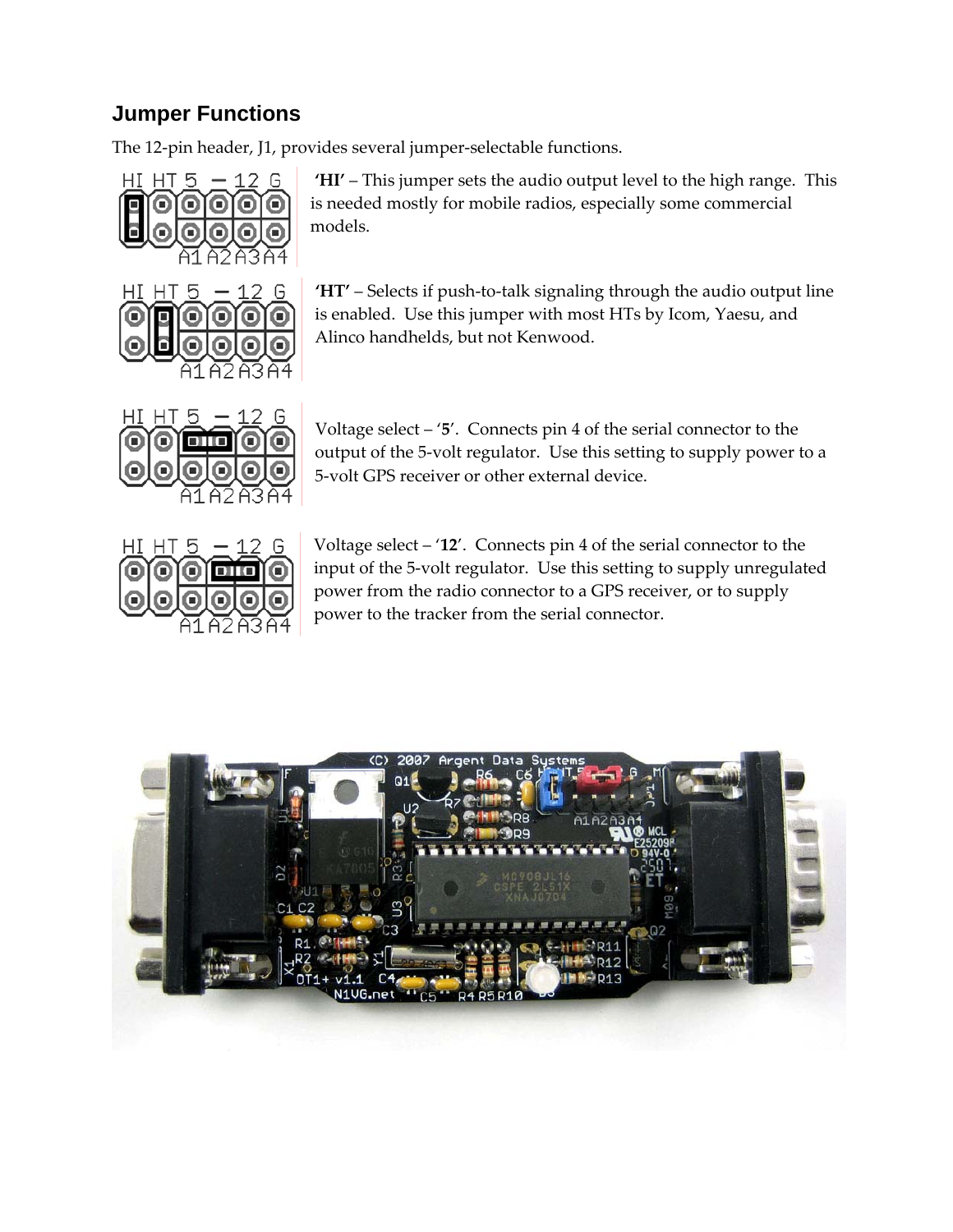### <span id="page-6-0"></span>**3. Connector Pin Assignments**

| Pin            | <b>Function</b>                |  | Pin | Function        |
|----------------|--------------------------------|--|-----|-----------------|
| 1              | Audio Out                      |  | 1   | No Connection   |
| $\overline{2}$ | COR / Squelch Input            |  | 2   | Data In         |
| 3              | PTT Output                     |  | 3   | Data Out        |
| 4              | Counter / 'Transmit Now' input |  | 4   | $V_{\rm ext}$   |
| 5              | Audio In                       |  | 5   | Ground          |
| 6              | Ground                         |  | 6   | No Connection   |
| 7              | Power in                       |  | 7   | 1-Wire Data Bus |
| 8              | PTT Input                      |  | 8   | No Connection   |
| 9              | ADC5 input / Power relay       |  | 9   | No Connection   |

#### **Table 3 – DB9 Female (X1) – Radio Port Table 4 – DB9 Male (X2) – Serial Port**

| Pin | Function        |  |  |
|-----|-----------------|--|--|
| 1   | No Connection   |  |  |
| 2   | Data In         |  |  |
| 3   | Data Out        |  |  |
| 4   | $V_{ext}$       |  |  |
| 5   | Ground          |  |  |
| 6   | No Connection   |  |  |
| 7   | 1-Wire Data Bus |  |  |
| 8   | No Connection   |  |  |
|     | No Connection   |  |  |

#### **Special notes:**

X2 is wired as DTE to allow connection to a GPS receiver using a standard cable. A null modem cable is required for connection to a computer. When wiring your own null modem cable, swap pins 2 and 3 (pin 2 on the PC connects to pin 3 on the tracker and vice versa) and wire pin 5 straight through. No other connections are required for programming.

COR / Squelch input: This input is active high unless the 'Invert CD' option is selected in software. Do not exceed 5 volts at this input.

Counter / Transmit Now: The function of this input depends on whether the counter option is enabled. If the counter is enabled, pulling this pin to ground increments the counter. Otherwise, grounding this pin causes an immediate transmission, assuming the tracker is in a state in which it can transmit. If this input is connected with a long cable or may be subjected to RFI, you may need to provide a stronger pull-up to 5 volts. A 10k or 4.7k resistor is usually suitable. See also the 'jumper' setting in the profile switching menu for additional uses.

PTT Input: Active low, used for mic encoder operation.

1‐Wire Data Bus: Bidirectional data interface using the Dallas Semiconductor 1‐Wire scheme. This is used primarily for interfacing with the Dallas / AAG TAI-8515 weather station. It may also be used with standalone sensors such as the DS18S20.

Data Out: This signal varies from 0 to 5 volts and is compatible with most RS-232 devices. However, some GPS receivers and weather stations require a negative voltage to communicate properly and will require an external level shifter.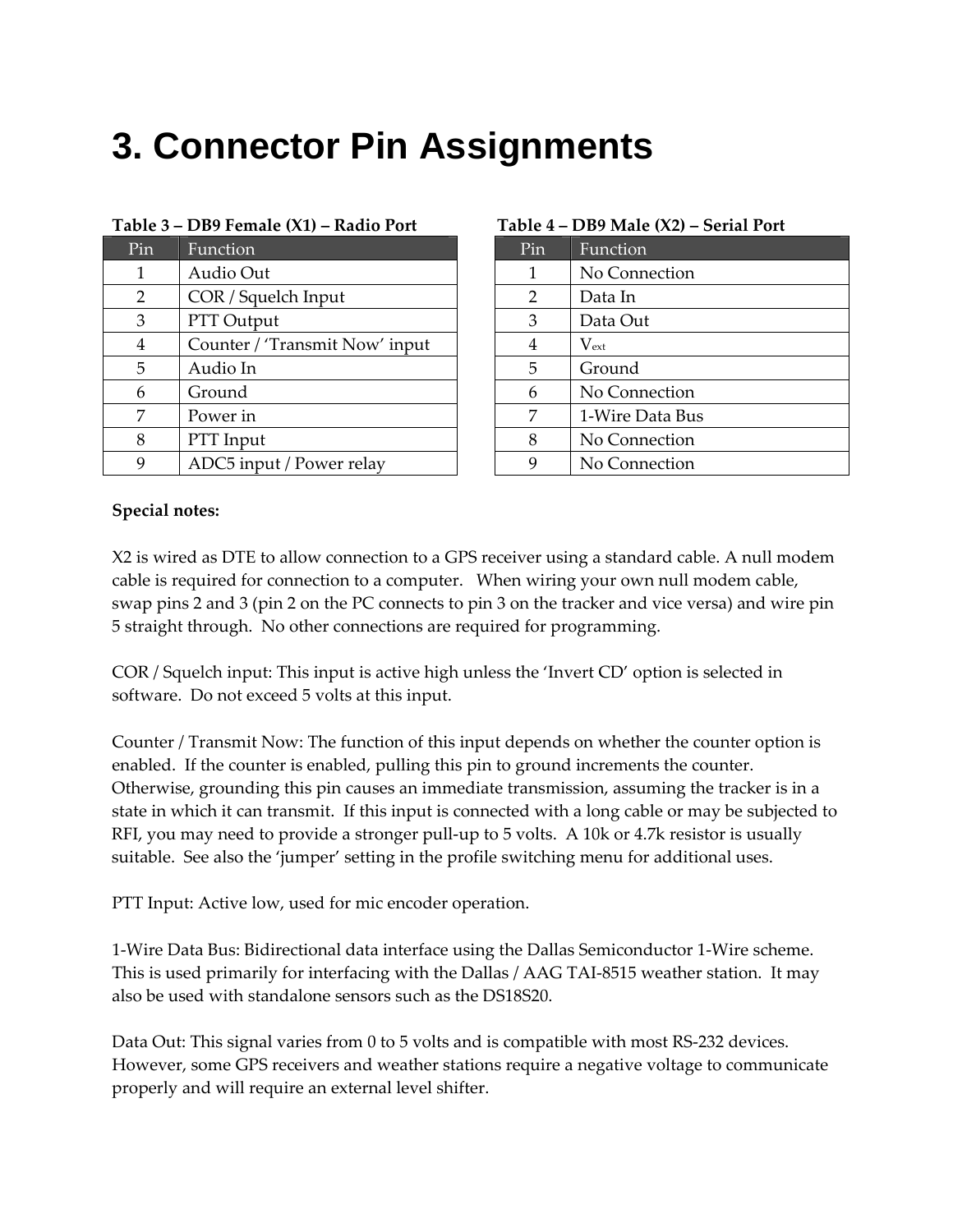### <span id="page-7-0"></span>**4. OpenTracker+ Setup and Operation**

#### **a. General**

The following general steps are required to use your assembled OpenTracker+:

- Build or obtain cable for connection to radio and power
- Connect tracker to computer, radio, and power
- Run configuration program to set callsign and audio level
- Disconnect computer and connect GPS receiver or weather station

The radio connector, X1, is similar to that used by the Kantronics KPC‐3 and the Byonics TinyTrak3. Any cable that was made to interface a radio to either of these devices should work with the OpenTracker+. Pre-assembled cables may also be purchased from RPC Electronics at [http://www.rpc](http://www.rpc-electronics.com/)-electronics.com.

Most handheld radios (with the notable exception of those made by Kenwood) assert PTT by grounding the microphone input through a resistor. The OpenTracker+ uses this method if the 'HT' jumper is installed. This jumper should be omitted when the tracker is used with mobile radios or with handhelds that do not use this method of PTT keying.

The OpenTracker+ requires 6.7 to 28 volts DC. However, the maximum voltage that can be measured and reported by the tracker is 18.5 volts.

Power may be supplied through either 9‐pin connector. Most often, it is supplied through pin 7 of the radio connector. It may also be supplied through pin 4 of the data connector if a jumper is installed in the '12' position of the header marked '12 ‐ 5'.

#### **b. Receive Adjustment**

The OpenTracker+ can be set to detect any signal on its audio input (including voice, data, and static) or only valid data. The latter mode is referred to as Data Carrier Detect, or DCD. If DCD is enabled, the radio may be operated in open‐squelch mode, but the tracker will detect only data signals and not voice. All receive settings are made through the configuration program.

#### **c. Transmit Adjustment**

The OpenTracker+ has two audio level ranges. The higher range is selected by installing a jumper in the 'HI' position on header block JP1. If you're not sure which range your radio requires, start with the low range and install the jumper only if you're unable to produce a suitable modulation level.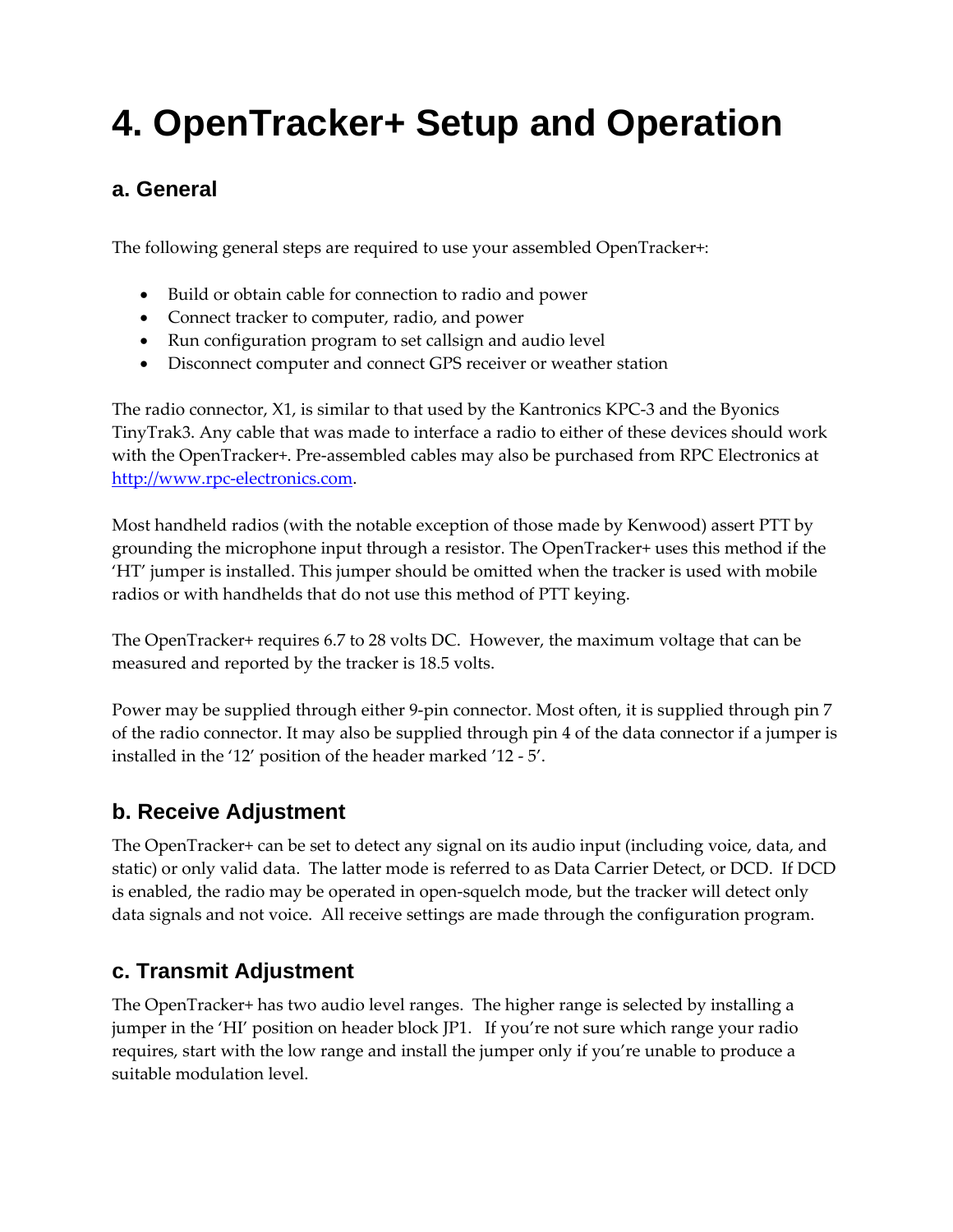<span id="page-8-0"></span>The audio level may be fine-tuned through the configuration program. The configuration program can also be used to transmit tones for calibration.

If you have a deviation meter or service monitor available, set the transmit level to achieve a maximum deviation of about 3.2 kHz for VHF FM 1200 baud operation. If you aren't able to directly measure the deviation, use another radio to listen to the transmitted audio. Increase the level slowly until the signal doesn't get any louder, and then turn it back down until it gets noticeably quieter, and turn it down a few notches below that. **Proper audio level is critical to ensuring the transmitted packets can be received and decoded.** A transmit audio level set too high will cause clipping in the transmitter, which results in signals that are difficult or impossible to decode.

#### **d. LED Blink Codes**

| Action               | Meaning                                        |  |
|----------------------|------------------------------------------------|--|
| Rapid green blinking | Channel is in use                              |  |
| Single green flash   | Received valid GPS fix                         |  |
| Double red flash     | Received invalid GPS fix. GPS may not be ready |  |
| Solid red            | Transmitting or in configuration mode          |  |
| Single yellow flash  | A position was received and decoded            |  |

The tracker reports its status through the use of a multi-color LED as follows:

#### **e. Configuration Program**

The OpenTracker+ is configured through a Microsoft Windows program available in the download section of the website. Use a standard null‐modem cable to connect the device to the PC. The PC does not supply power to the tracker, so it must be powered externally. Often, you can power the tracker through the radio cable as in normal operation. If this is not an option, a 9‐volt battery clip can be wired to a DB9 connector to provide sufficient power for programming.

Connect the tracker and start the configuration program. The first window displayed allows you to select the COM port that the tracker is connected to.

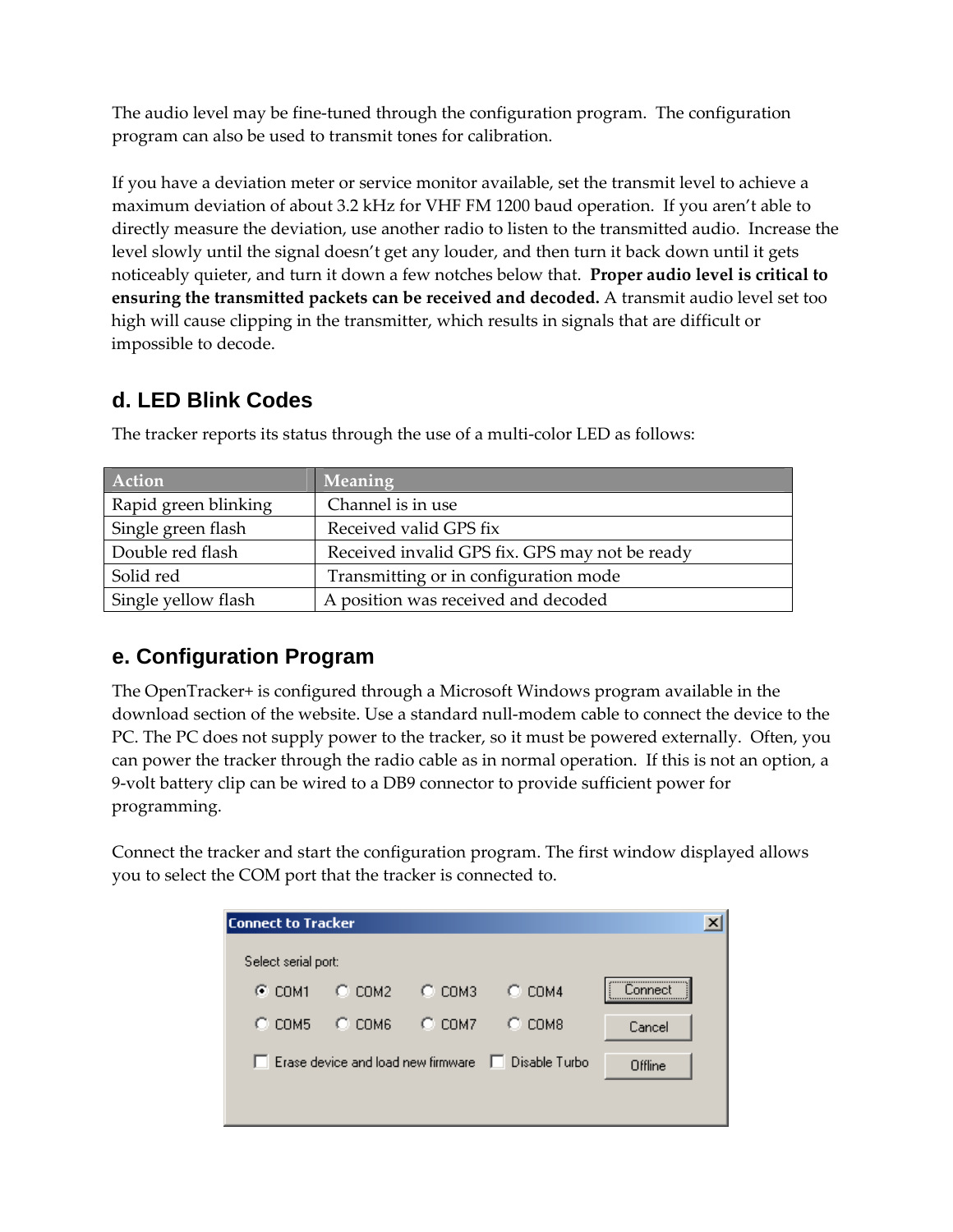#### **Overwriting an Invalid Configuration**

The 'Erase device and load new firmware' option will load a new firmware image, using the default configuration settings, without attempting to read the existing configuration first. This is particularly useful if the tracker has an invalid or missing configuration.

#### **Turbo Mode**

By default, the configuration program will attempt to connect at 115,200 baud. If you have trouble connecting, use the 'Disable Turbo' option to force the program to connect at 19,200 baud.

#### **Warm Boot vs. Cold Boot**

If the unit is already powered on and operating when you click the 'Connect' button, the program attempts a 'warm boot' operation to put the device into configuration mode. If the firmware has been corrupted, i.e. by a failed upgrade, it may fail to enter configuration mode. You can correct this by performing a 'cold boot' ‐ power the unit off and power it on again after clicking 'Connect'.

#### **Working Offline**

If you need to edit a configuration without connecting the tracker, click the 'Offline' button. You will need to have a saved configuration file to work from.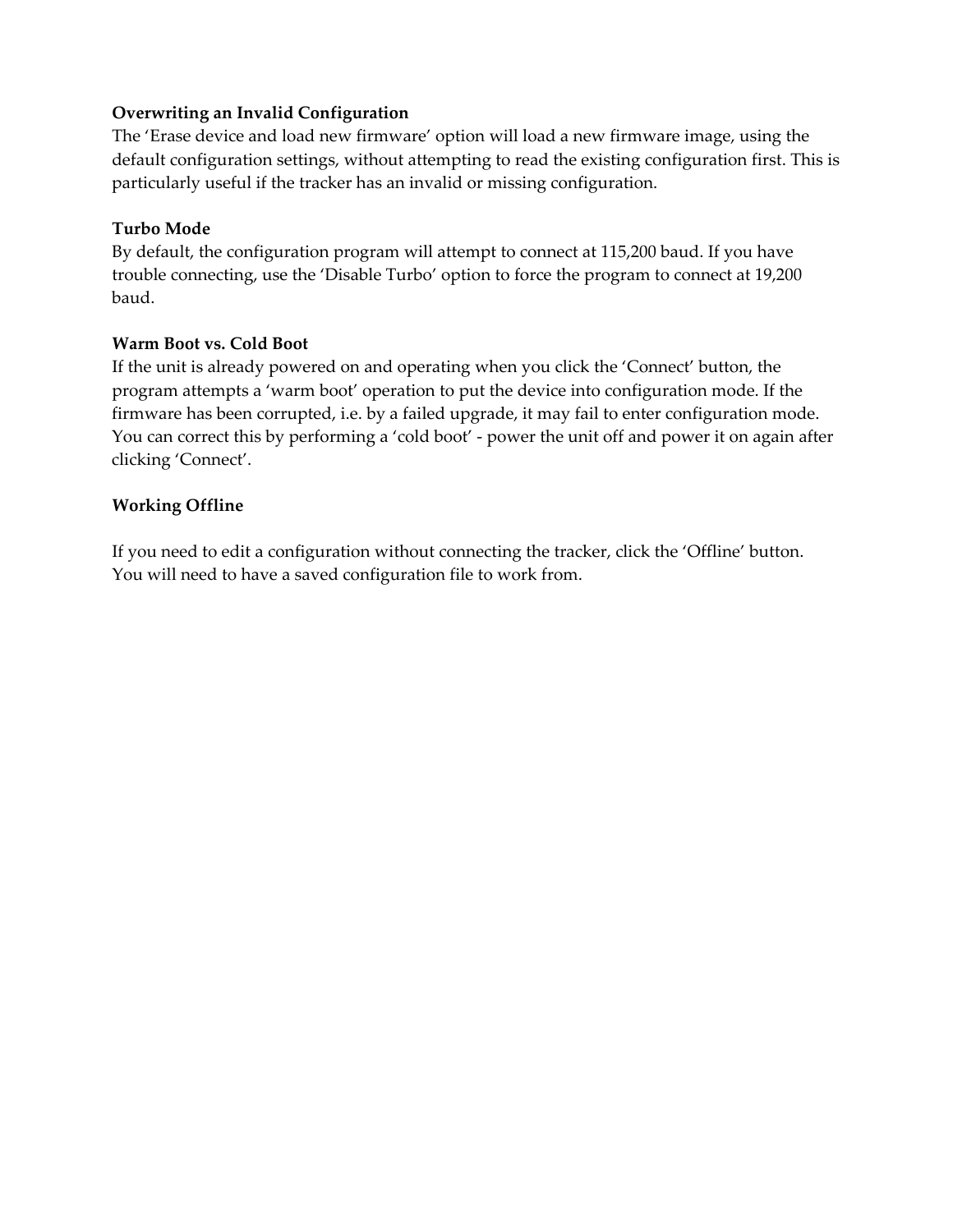#### <span id="page-10-0"></span>**f. Main configuration window**

| <b>DenTracker Configuration</b>                                                                                                                                                                                                                                                                                                                                                                                                                                                                                                                                                                                                                                                                           | 즤                                                                                                                                                                                                                                                                                                                                                                                                                                                              |
|-----------------------------------------------------------------------------------------------------------------------------------------------------------------------------------------------------------------------------------------------------------------------------------------------------------------------------------------------------------------------------------------------------------------------------------------------------------------------------------------------------------------------------------------------------------------------------------------------------------------------------------------------------------------------------------------------------------|----------------------------------------------------------------------------------------------------------------------------------------------------------------------------------------------------------------------------------------------------------------------------------------------------------------------------------------------------------------------------------------------------------------------------------------------------------------|
| Profile 1<br>Profile 2                                                                                                                                                                                                                                                                                                                                                                                                                                                                                                                                                                                                                                                                                    | Firmware Build 54338                                                                                                                                                                                                                                                                                                                                                                                                                                           |
| Callsign N1VG<br>4 1200 Baud 4 300 Baud<br>Path WIDE2-2<br>Symbol Table  /<br>Symbol Code ><br>Quiet Time<br>۴C<br>16<br>Temp. Adjust <sup>1-3</sup><br>Text Scott's Mobile<br>Every $5$<br>In C Comment C Status<br>Transmissions<br><b>Transmission Control</b><br>$TX$ Interval $ 120 $<br>Seconds<br>Use SmartBeaconing<br>Settings<br>Use PTT Input<br>10<br>Enable timeslotting<br>Timeslot<br>Position:<br>Waypoint Output:<br>$C$ Fixed<br>$G$ GPS<br>$\nabla$ Enable<br>Radio Interface<br>Characters<br>6<br>min -<br>Don't require GPS fix<br>Power Control-<br>Counter<br>100<br>Enable<br>Enable<br><b>Reset on Transmit</b><br>Active Low<br>250<br>3<br>debounce (mSec)<br>delay (seconds) | Reporting Options:<br>Altitude<br>$\Box$ DAO<br>Course/Speed<br>Time G DHM O HMS<br>GPS Quality<br>Temperature<br>⊮<br>Voltage<br> ∨<br>Compressed<br>Telemetry every $ 0\rangle$<br>Load Firmware From<br>File<br>Web<br>Tuning/Diagnostics<br>Profile Switching<br>.<br>max<br>TX Audio Level<br>TX Delay (mSec)<br>Don't transmit if supply $\langle 0.00 \rangle$<br>Volts<br><b>▽</b> Software DCD<br>Invert Carrier Detect<br>Suppress PTT out on PTT in |
| Copy from Profile 2<br>Save to File<br>C English<br>C Metric                                                                                                                                                                                                                                                                                                                                                                                                                                                                                                                                                                                                                                              | Load from File<br>Write<br>Quit                                                                                                                                                                                                                                                                                                                                                                                                                                |

#### **Configuration Profiles**

The OpenTracker+ can store two separate configuration profiles. The profile currently being shown is selected using the tabs at the top of the window labeled 'Profile 1' and 'Profile 2'.

When it is first powered on, the OpenTracker+ will always start out using Profile 1. After startup, profile selection depends on the settings in the profile switching screen. To access these settings, click 'Profile Switching'. See the section below on profile switch for more information.

#### **Loading and Saving Settings**

After changing any configuration options, you must click the 'Write' button to write the changes to the tracker's firmware. You may also use the 'Save to File' button to save the configuration options to a file, which can be loaded later using the 'Load from File' button.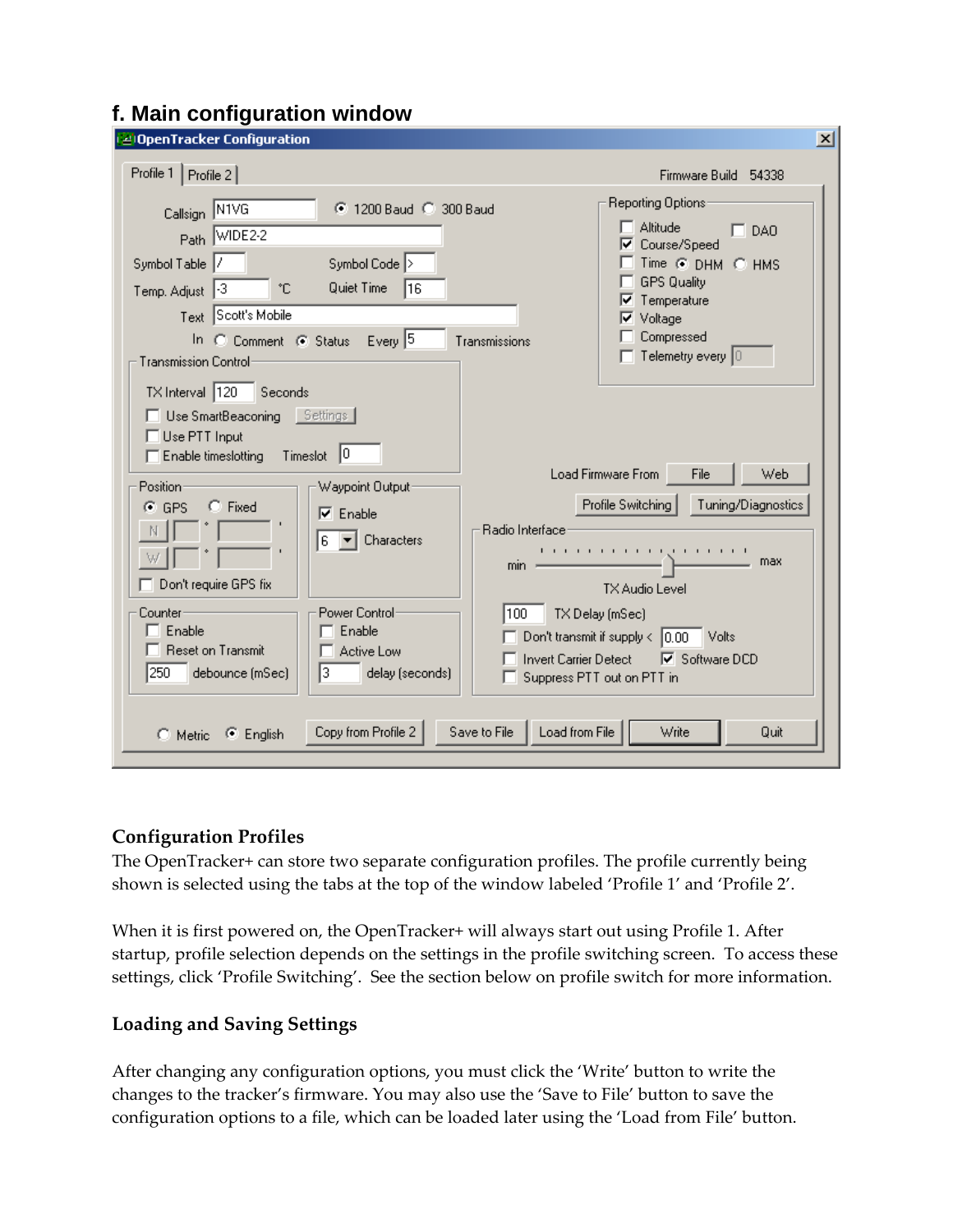#### <span id="page-11-0"></span>**Basic Configuration Options**

**Callsign** – The radio callsign to use when transmitting. Tactical callsigns may be used, but FCC and ITU rules require periodic identification. If the actual callsign is not used here, be sure to include it in the comment field.

**Baud Rate** – For normal VHF operation this should be 1200. 300 baud is commonly used for HF. The OpenTracker+ uses mark and space frequencies of 1600 and 1800 hz respectively in 300 baud mode.

**Path** – This specifies the digipeater path to use. Specific callsigns may be entered (e.g., 'K6SYV‐10, K6TZ‐10') but for APRS operation a set of common aliases are usually used. A suggested default path is 'WIDE1-1, WIDE2-1'. It is rarely necessary to use a path greater than WIDE3‐3 (requesting three 'wide' digipeater hops), and excessive paths generate large amounts of traffic that degrade the performance of the network. If you're not sure what path should be used for your local area, check with a local digipeater operator. This field may be left blank.

**Symbol Table** and **Symbol Code** – These settings control the symbol used to indicate the station's position when drawn on a map. See Appendix B for a listing of available symbols.

**Temp. Adjust** – Calibration offset for onboard temperature sensor. The sensor used on the OpenTracker is fairly linear across its operating range and requires a single‐point calibration. The easiest way to accomplish this is to set a thermometer next to the tracker. Subtract the temperature reported by the tracker from the temperature shown by the thermometer, and enter that value in this field. For example, if the thermometer shows the temperature as 26°C and the tracker reports 29°C, enter –3 for the adjustment value.

**Quiet Time** – This setting determines how long the channel must be clear before the tracker will transmit. Each unit is approximately 1/56 second. Setting the quiet time to zero causes the tracker to ignore detected traffic.

**Text** – This is a freeform text field. Anything entered here will be displayed in the comment portion of the transmission or in a separate status packet, as selected. Keep comments as brief as possible to avoid wasting channel capacity, or use the 'Every \_\_ Transmissions' option to reduce how often the text is sent.

**Altitude, Course/Speed, Time** – When checked, report these values as indicated by the GPS receiver. The timestamp may be in Days/Hours/Minutes or Hours/Minutes/Seconds.

**DAO** – Enables the proposed !DAO! APRS extension to provide the map datum used and an extra digit of latitude and longitude resolution. May not be supported by all APRS clients. The datum is always reported as WGS84, which is the standard for normal APRS operation.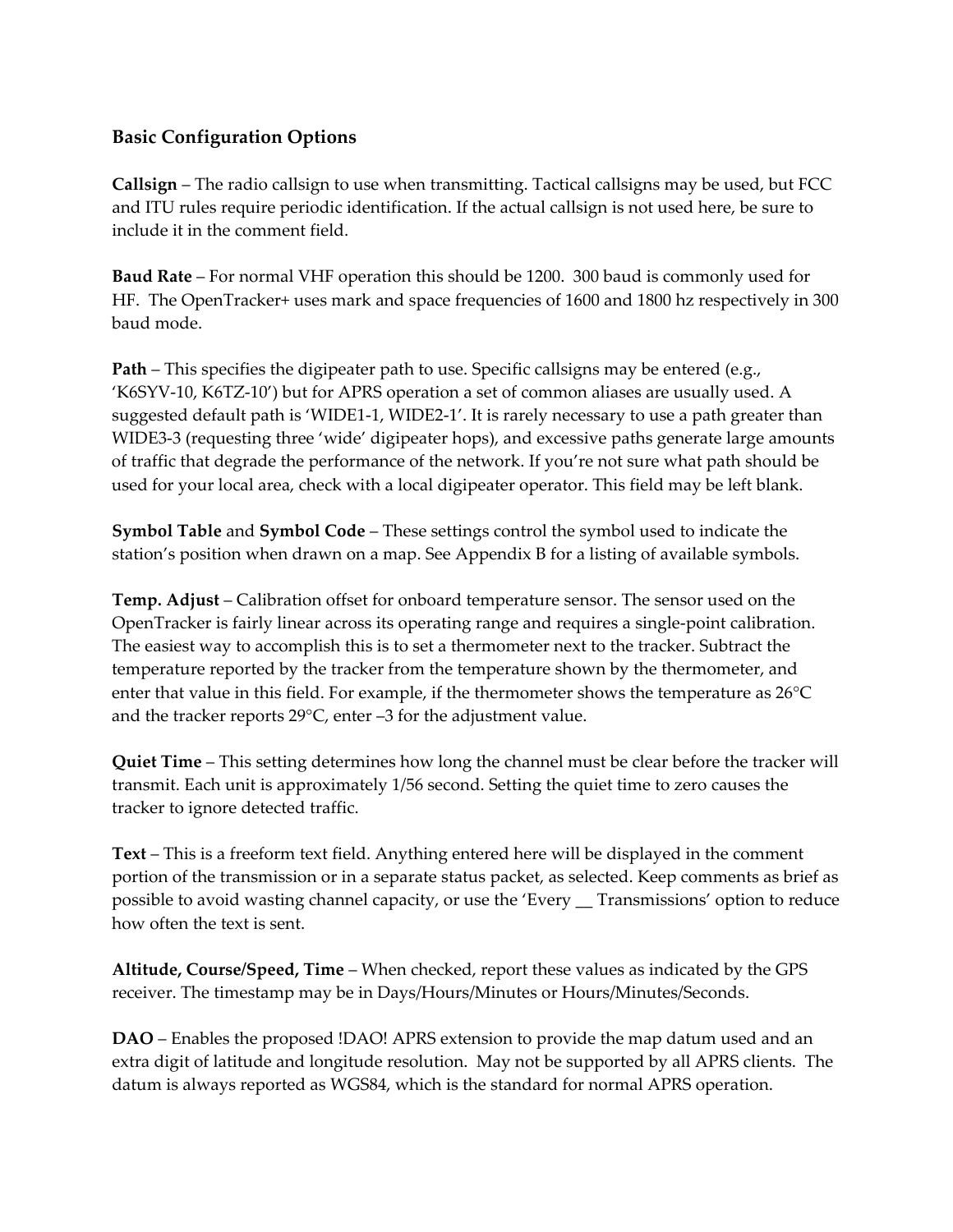**GPS Quality** – Report number of satellites in use and horizontal dilution of precision information as reported by the GPS receiver.

**Temperature** – Report temperature as indicated by the onboard temperature sensor in the comment field, in degrees C. Not affected by the Metric / English setting.

**Voltage** – Report input voltage in the comment field. The maximum value is 18.5 volts, and the minimum is the dropout voltage of the regulator – typically 6.7 volts.

**Compressed** – Enables Base91 compressed position reporting. This mode is widely, but not universally, supported. Packets in Base91 format are shorter than their uncompressed equivalents and provide greater position resolution.

**Telemetry every** *n* – Sends a telemetry packet every *n* transmissions. See the telemetry section for more details.

**TX Interval** – How often the tracker should transmit. Allowable values are 0 to 65,535 seconds. This setting will depend on your intended use. One transmission every two minutes is acceptable for most mobile stations. A fixed station (e.g., a solar powered site reporting battery voltage and temperature) might choose an interval in the range of 5 to 30 minutes. If you require transmissions more often than every two minutes or so, consider using the Smart-Beaconing™ options detailed below. Special events with many trackers and short transmission intervals should be operated on a separate frequency, not on the shared APRS channel. An interval of zero will disable timed transmissions.

**SmartBeaconing** – Originally developed for the HamHUD by Tony Arnerich, KD7TA, and Steve Bragg, KA9MVA, the SmartBeaconing™ algorithm allows the tracker to operate more efficiently by changing how often it transmits depending on its speed and direction of travel.

When stopped or moving at a speed below the low speed setting, the tracker will transmit at a fixed rate determined by the lower rate setting. Above the specified high‐speed threshold, the higher rate setting is used. Between these two extremes, the interval varies between the low and high rates depending on the speed. A turn angle can also be specified to cause the tracker to transmit when turning. The final setting ensures that the tracker will never transmit more often than the specified interval, regardless of speed and turn rate. This can be useful to avoid transmitting more than once in a long, shallow turn.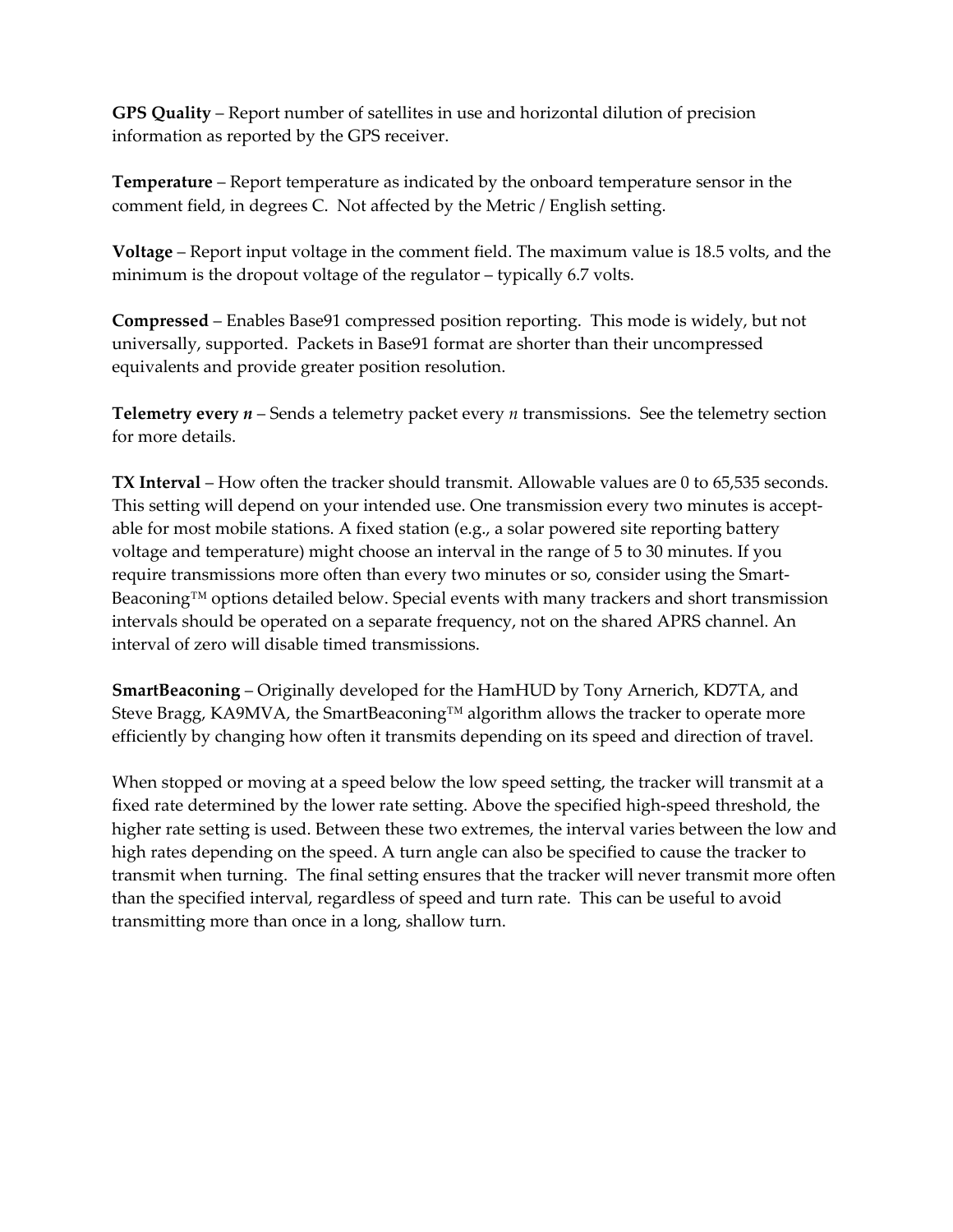| <b>SmartBeaconing Settings</b>                                  |                                            | ×               |
|-----------------------------------------------------------------|--------------------------------------------|-----------------|
| 5<br>At speeds between<br>Use transmit rate from<br>900         | 60<br><b>MPH</b><br>and<br>Sec<br>90<br>to | <br>\<br>Cancel |
| Transmit when turning more than<br>But not more than once every | degrees<br> 28<br>seconds<br>5             |                 |
|                                                                 |                                            |                 |

**Use PTT Input** – When this checkbox is enabled, the tracker can be connected inline with a microphone to operate in burst‐after‐voice (mic encoder) mode. A packet will be transmitted whenever the microphone PTT is released.

**Timeslot** – The timeslot option is typically used to coordinate multiple trackers, especially for special events where many transmitters will be sharing the same channel with a high beacon rate. The number entered selects the timeslot's offset, in seconds, from the start of the hour. The tracker will transmit at this time, and every transmit interval after that. The timeslot value should be smaller than the transmit interval.

As an example, two trackers could be configured with an interval of 10 seconds, with one tracker set to slot 0 and the other to slot 5. The first tracker would transmit at 12:00:00, 12:00:10, 12:00:20, and so on, while the second would transmit at 12:00:05, 12:00:15, and 12:00:20.

**Position** – The tracker can operate in GPS or fixed position mode. When entering a fixed position, enter degrees in the first box and decimal minutes in the next box. Click on the buttons next to the coordinates to select North/South and East/West.

**Don't require GPS fix** – Normally, while in GPS mode, the tracker will not transmit without a valid fix. When this option is selected, the tracker will continue to transmit its last known position if GPS lock is lost for more than 30 seconds. This condition is indicated by the text 'NOFIX' in the status message. If the tracker has received no valid fix since startup, no position will be reported. Status text and telemetry packets will be unaffected. This option is particularly useful for applications like high altitude balloons that may lose GPS lock after landing, but still need to transmit to be found.

**Waypoint Output** – Enabling the waypoint output option causes the tracker to parse received APRS positions and output them over the serial port at 4800 baud. Waypoints are provided in both NMEA 0183 format (\$GPWPL sentence) and Magellan format (\$PMGNWPL sentence).

**Length Limit** – Some GPS receivers are not capable of display the full 9 characters required for APRS call signs and object names. Setting this option to a smaller number causes the tracker to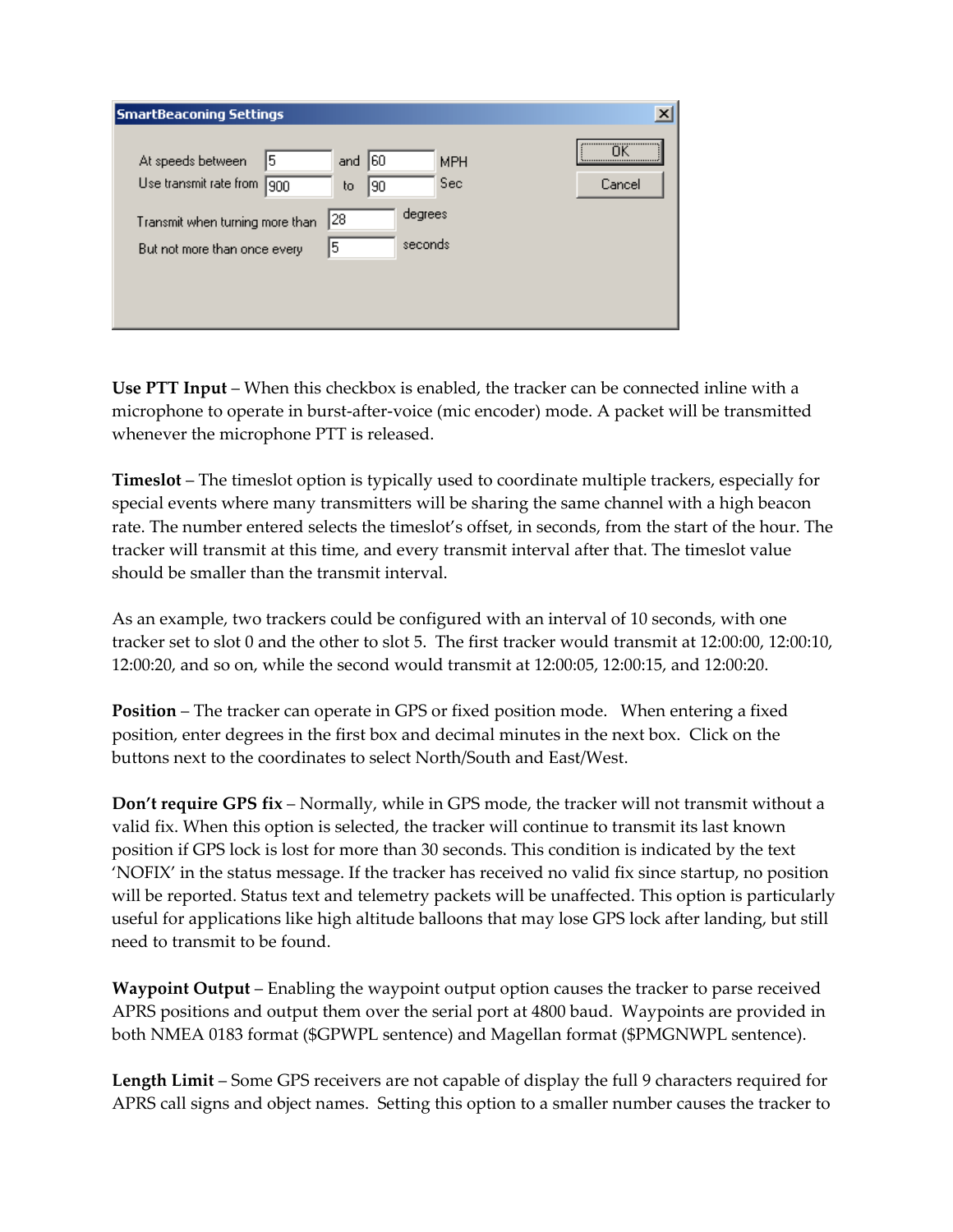intelligently truncate the name of the waypoint. Spaces and dashes are eliminated first, and if further truncation is required, characters are dropped from the left first. This prevents stations with different SSIDs from conflicting – for example, with a limit of 6 characters, KB6YUO-12 and KB6YUO‐6 would be truncated as 6YUO12 and B6YUO6 respectively.

**Enable Counter** – This checkbox enables the digital counter function. When this function is enabled, the tracker will no longer transmit immediately when X1 pin 4 is shorted to ground. Instead, it will increment a counter and include the current count in the status text, e.g., 'CNT00001'. The maximum count is 65535, after which the counter rolls over to zero. This option can not be used concurrently with profile switching with the 'jumper' option.

**Reset on Transmit** – Setting this checkbox causes the counter to reset with every transmission. Hence, the count reported is the number of events since the last transmission.

**Debounce** – This is a delay applied to the counter input. After a counter event is registered, all subsequent events are ignored until the specified time has elapsed. Without a suitable debounce setting, a typical pushbutton could register several events for one press.

**Power Control** – When selected, the tracker will assert a 5‐volt signal on X1 pin 9 before each transmission. This can be used to drive a relay or MOSFET to control power to the transmitter. The ST VN920 intelligent high‐side switch is an excellent choice for loads of several amps. The tracker will pause for the specified number of seconds to give the transmitter time to power up. The power control feature is especially useful for solar-powered weather or telemetry stations. Do not exceed 15 mA load on the output pin, and be sure to protect it from inductive kickback if it drives an inductive load such as a relay coil.

**TX Audio Level** – This slider sets the audio output level. This level can be set interactively from the Tuning/Diagnostics screen. If you find that the required level is less than one quarter of the full scale, make sure you have the 'HI' jumper removed. Running with the audio level set in software to a very low level can increase DAC quantization noise.

**TX Delay** – All radios require a certain amount of time to stabilize on their transmitting frequency, and receivers also require time to lock on. This value specifies the number of milliseconds the tracker should wait after the start of the transmission before it begins sending data. Allowable values are 0 to 1023 milliseconds. Setting this value too high will keep the channel busy longer than necessary. Setting it too low will prevent packets from being transmitted properly. Finding the optimum value for your radio may require some experimentation.

**Don't transmit if supply <** *n* – To avoid over‐discharging batteries, enable this option and enter the minimum voltage at which the tracker should operate the transmitter.

**Invert Carrier Detect** – Usually used with mobile radios, this checkbox indicates that the channel is busy when the carrier detect input is low.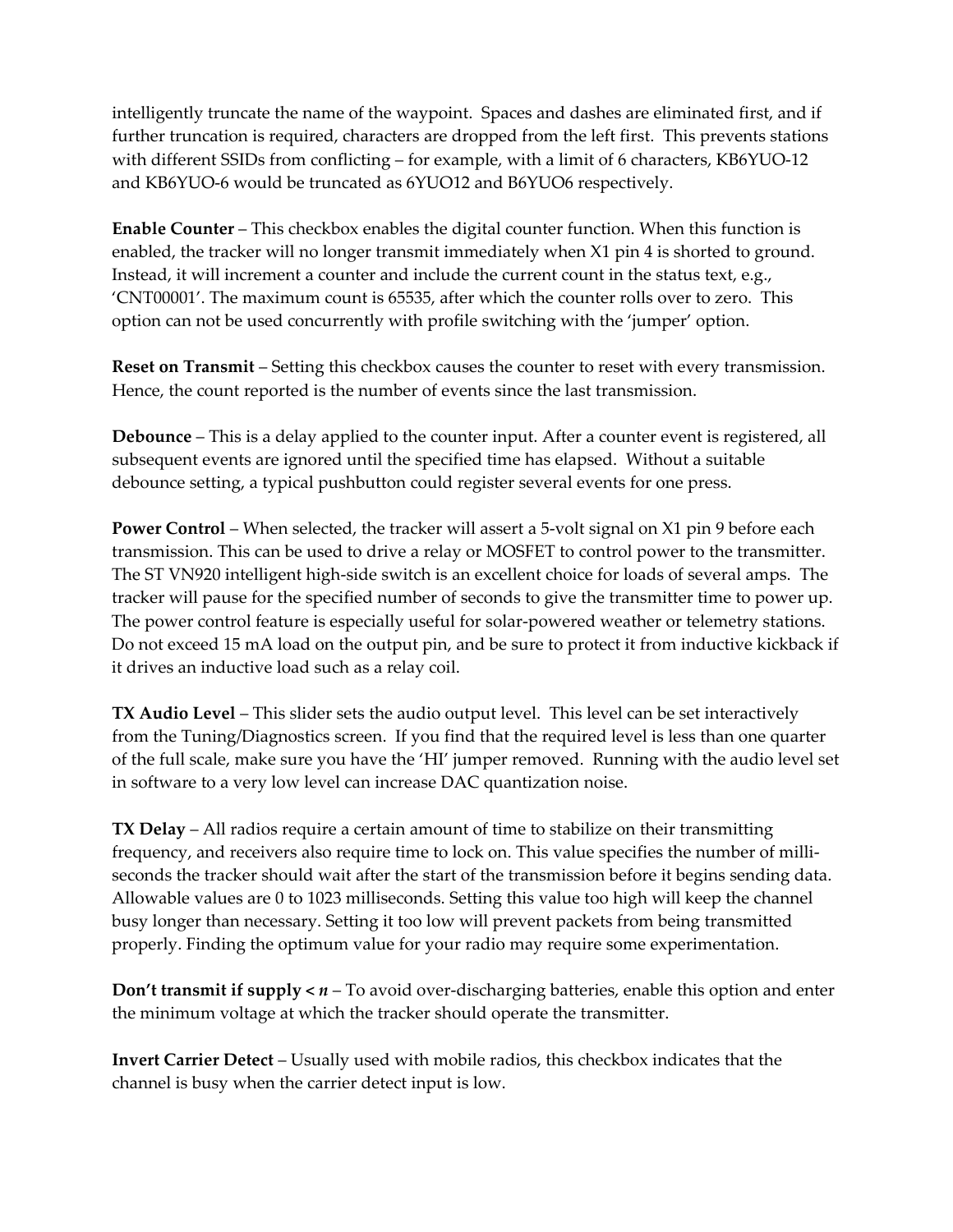**Software DCD** – This option selects the data carrier detect (DCD) mode used. When unchecked, the tracker considers the channel to be busy in the presence of any noise, including voice or static. When checked, the channel is considered busy only when a valid 1200 baud signal is present.

**Suppress PTT Out on PTT In** – This option allows the tracker to be used in burst‐after‐voice mode without breaking any lines between the microphone and radio. PTT is not asserted by the tracker until the microphone PTT is released.

**Copy from Profile** *n* – This button copies the contents of one profile to the other.

#### **g. Profile Switching**

To access the profile switching setup, click on the 'Profile Switching' button from the main configuration screen.

The conditions to test are selected using the checkboxes to the left of each condition. The comparison can be either '>' (greater than) or '<=' (less than or equal to). Clicking on the button showing the comparison operator toggles it between these two settings.

The *Altitude* and *Speed* values are compared with those indicated by the GPS. Onboard sensors provide readings for comparison with the *Temperature* and *Voltage* fields. *ADC Input* refers to the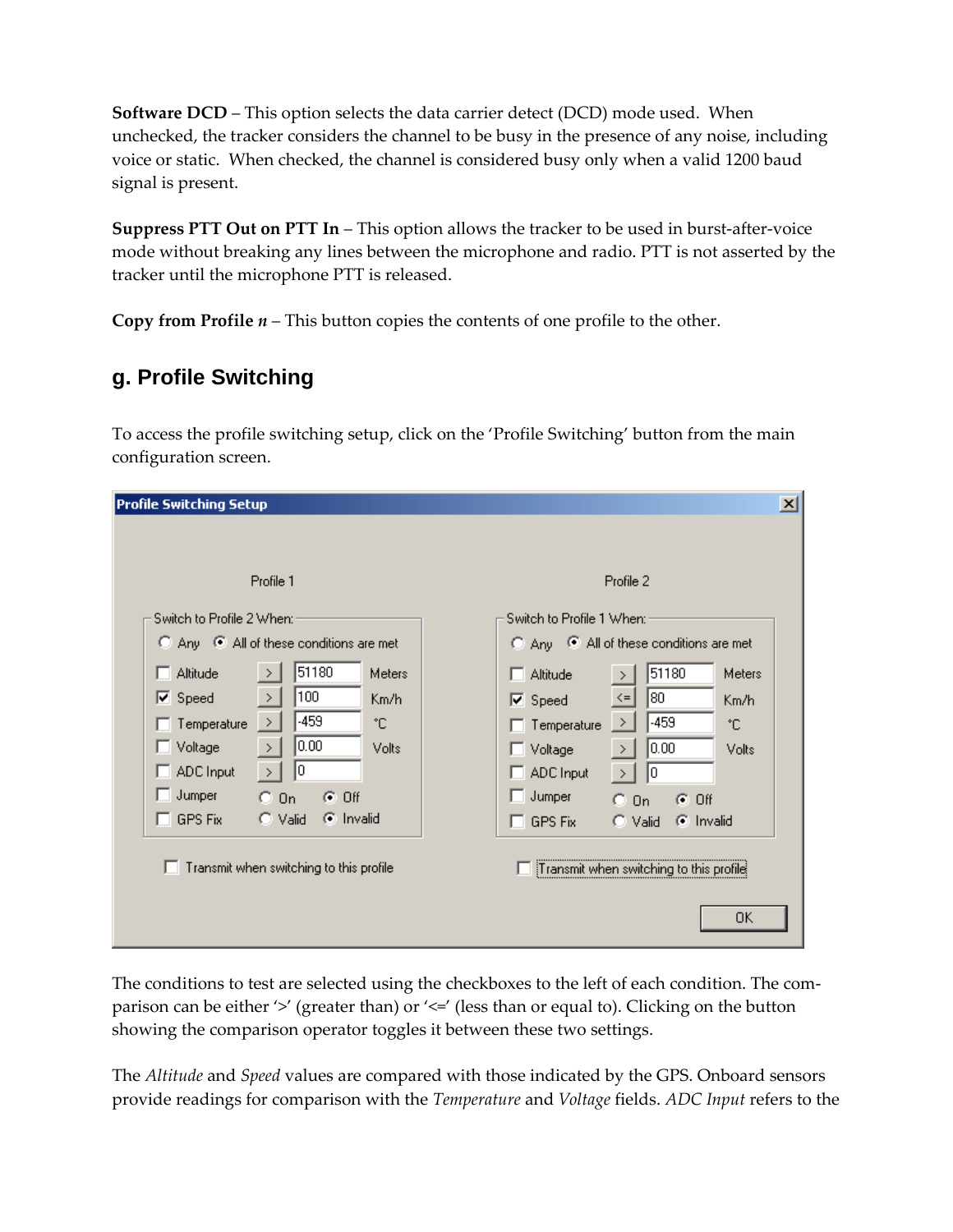extra unused analog-to-digital converter input on  $X1$  pin 9. The possible values are 0 to 255, corresponding to a range of 0 to 5 volts. The 'jumper' setting, unlike in the original OpenTracker, is no longer an actual jumper input. If this option is enabled, X1 pin 4 is used as an input, overriding the counter and 'transmit now' features. The input is 'On' when the input is pulled to ground, as through a toggle or pushbutton switch. The *GPS Fix* is considered invalid if it has been more than 20 seconds since the last valid position was received from the GPS unit.

The selected tests are run once every second. If the conditions are met, the new profile is loaded. If *Transmit when switching to this profile* is checked in the new profile, a packet is transmitted immediately.

Once the switch to the new profile has been made, the criteria in the new profile take effect. **Another switch will not occur until the new criteria are met**. Often, the criteria in each profile will be complementary. For example, Profile 1 might indicate a switch when the jumper is installed, and Profileg 2 would indicate a switch when the jumper is removed. However, the criteria may be completely independent of each other.

If the criteria in both profiles are met at the same time, the profile will switch every second. Keep in mind that there may be a certain amount of noise or jitter on analog inputs such as voltage and temperature, so choose switching levels accordingly. For example, you may wish to switch to Profile 2 when the voltage drops below 11 volts, and only switch back when it rises back above 11.5 volts. Setting both thresholds to the same value could cause rapid switching between profiles while the reading is close to that threshold.

#### **h. Tuning and Diagnostics**

To access the tuning and diagnostics screen, click on the 'Tuning/Diagnostics' button on the main screen.

| <b>Tuning and Diagnostics</b>                                                                                     |                                                     | × |
|-------------------------------------------------------------------------------------------------------------------|-----------------------------------------------------|---|
| <b>Test Outputs</b><br>Green LED<br>PTT<br><b>Red LED</b>                                                         |                                                     |   |
| <b>Test Tones</b><br>● 1200 ● 300 Baud<br><br>High<br>Low                                                         | Sensors<br>11.99v<br>Voltage<br>84 F<br>Temperature |   |
| $1 - 1 = 1$<br>.<br>$\blacksquare$<br>$\blacksquare$<br>$\mathbf{I}$<br>min<br>max<br><b>Transmit Audio Level</b> | OK                                                  |   |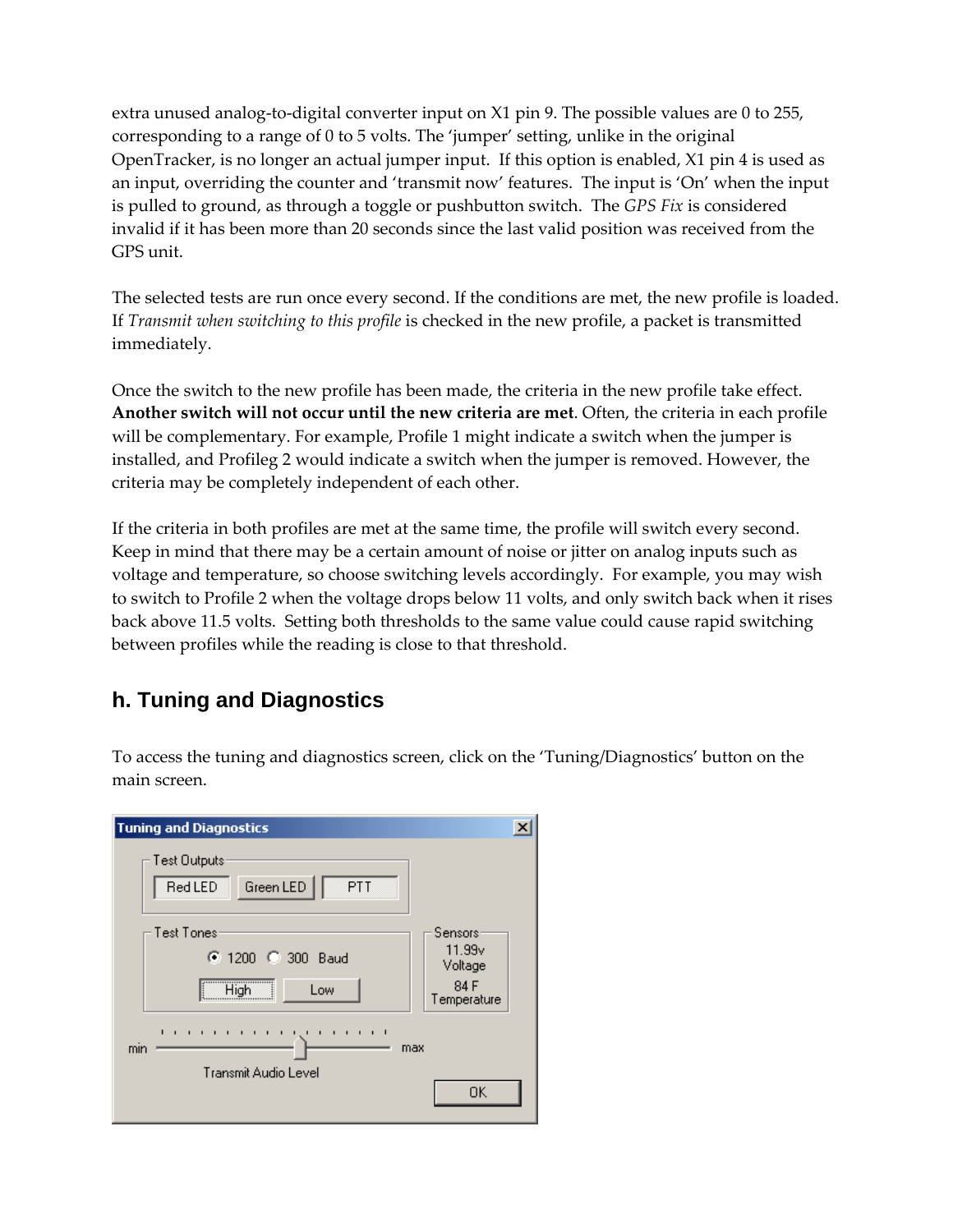<span id="page-17-0"></span>From this screen, you can exercise the OpenTracker+ hardware and set the audio level. The top row of buttons controls the red and green LED outputs and the PTT output, and the second row allows AFSK tones to be sent, either with or without PTT on. When both tone buttons are on, the tracker sends alternating mark/space tones at the specified baud rate. The 'Sensors' pane shows the raw readings from the on-board sensors. The temperature reading is shown without the calibration constant applied. Calculate the difference between the actual temperature and the displayed temperature to determine the proper value for the temperature adjustment setting.

### **5. Installing New Firmware**

New firmware for the OpenTracker+ is periodically released to provide new features, fix bugs, or even to completely change the nature of the device – from a GPS‐connected tracker to a remote weather station or simple KISS modem, for example.

Two methods are provided to install new firmware images. First, the files may be downloaded from the website manually and uploaded to the device using the 'File' button. This is particularly useful if you will be configuring devices on a computer without Internet access, or if you've compiled your own firmware. Second, by clicking on the 'Web' button, the configuration program will retrieve a list of currently available firmware images. Selecting one of these will automatically download the file from the website and upload it to the device.

| <b>Web Firmware Download</b>                                                                                                                                                                                                   |                                                                                    |                |
|--------------------------------------------------------------------------------------------------------------------------------------------------------------------------------------------------------------------------------|------------------------------------------------------------------------------------|----------------|
| Description<br>OpenTracker Plus firmware 54338<br>OpenTracker Plus SMT firmware 54338<br>OpenTracker Plus PSK31 firmware 54338<br>OT1+ Dallas 1-Wire WX Station 54303<br>OT1+ Peet Bros WX Station 54303<br>OT1+ KISS firmware | Date<br>8-26-2007<br>8-26-2007<br>8-26-2007<br>7-22-2007<br>7-22-2007<br>7-26-2007 | Load<br>Cancel |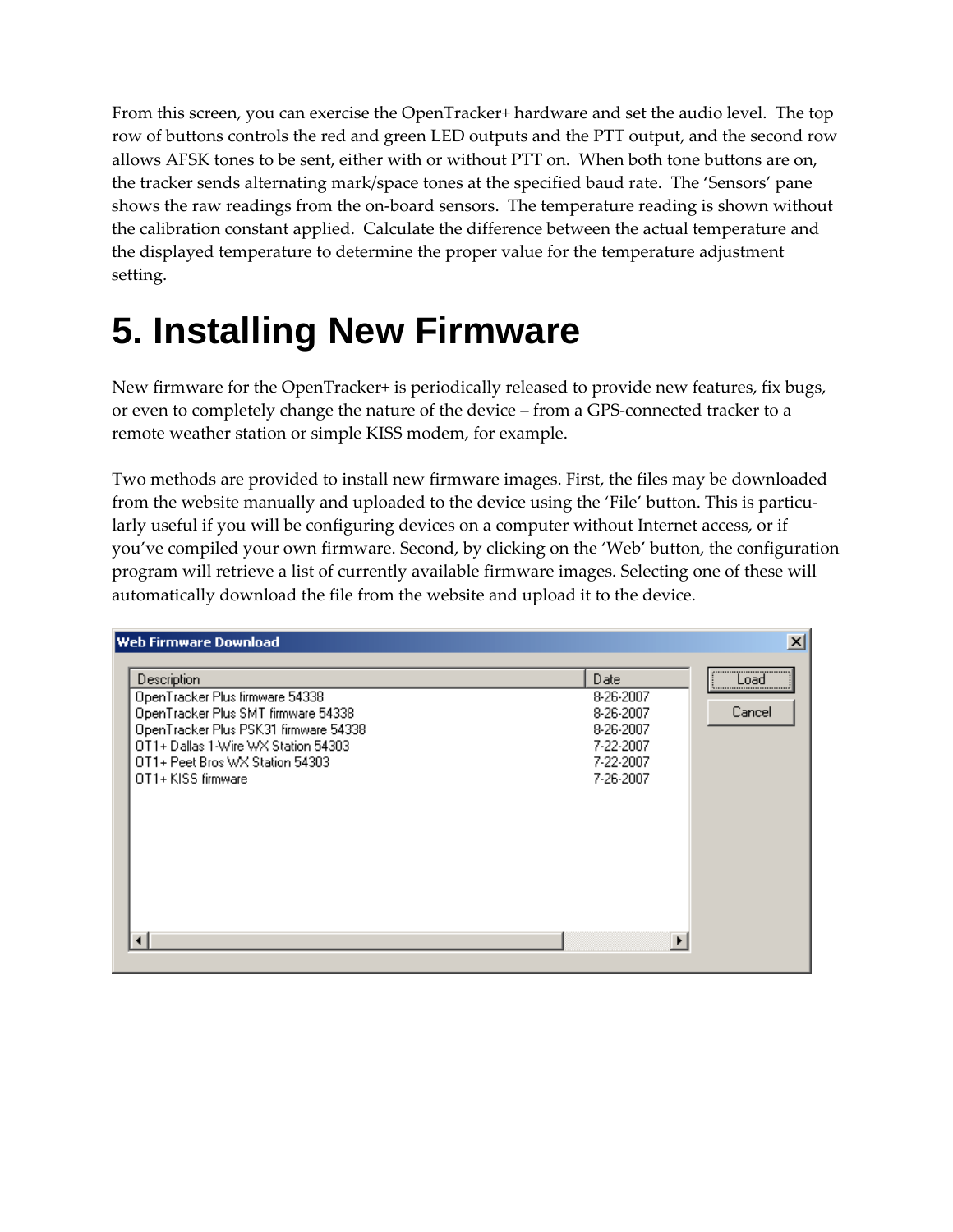### <span id="page-18-0"></span>**6. Weather Station Operation**

#### **Connecting to a Weather Station**

The OpenTracker+ can be used with the TAI‐8515 1‐Wire Weather Instrument from AAG Electronica, the Peet Bros. Ultimeter II, and the Peet Bros. Ultimeter 2000 series weather stations, including the Ultimeter 800 and 2100. In Dallas/1‐Wire mode, X2 pin 7 is used for the 1‐Wire bus connection. All other weather stations connect to the serial port.

#### **Weather Firmware Setup**

If the OpenTracker+ has the weather station firmware loaded, the configuration program will detect this and display a different screen on startup. Most of the options function as with the standard tracker firmware. However, the weather station operates only in fixed position mode – it cannot interface with a GPS receiver. Also, the comment text is always sent in a separate packet from the weather data.

The 'Wind Vane Adjust' slider is used to calibrate the 1‐wire weather station's wind vane. The wind vane should be pointed in a known direction and the slider adjusted until the direction is reported properly. Peet Bros. stations should be configured in 'complete' data mode.

|                            | ×l<br><b>(2) OpenTracker Weather Configuration</b>               |
|----------------------------|------------------------------------------------------------------|
| Config 1                   | Config 2                                                         |
| Callsign                   | N <sub>1VG-6</sub><br>Copy from Config 2                         |
| Path                       | WIDE                                                             |
| TX Delay                   | 300<br>160<br>mSec<br>Seconds<br><b>TX</b> Interval              |
| Temp. Adjust               | ۰c<br>-4                                                         |
| Comment                    | SMX Weather<br>15<br>Every<br>transmissions                      |
| Power Control <b>V</b>     | Power Delay  1<br>Seconds                                        |
| Position<br>34<br>$N \mid$ | Load New Firmware From<br>25.44<br>57.54<br>W 120<br>File<br>Web |
|                            | 135.00°                                                          |
|                            | Wind Vane Adjust                                                 |
|                            | Quit<br>Write<br>Help                                            |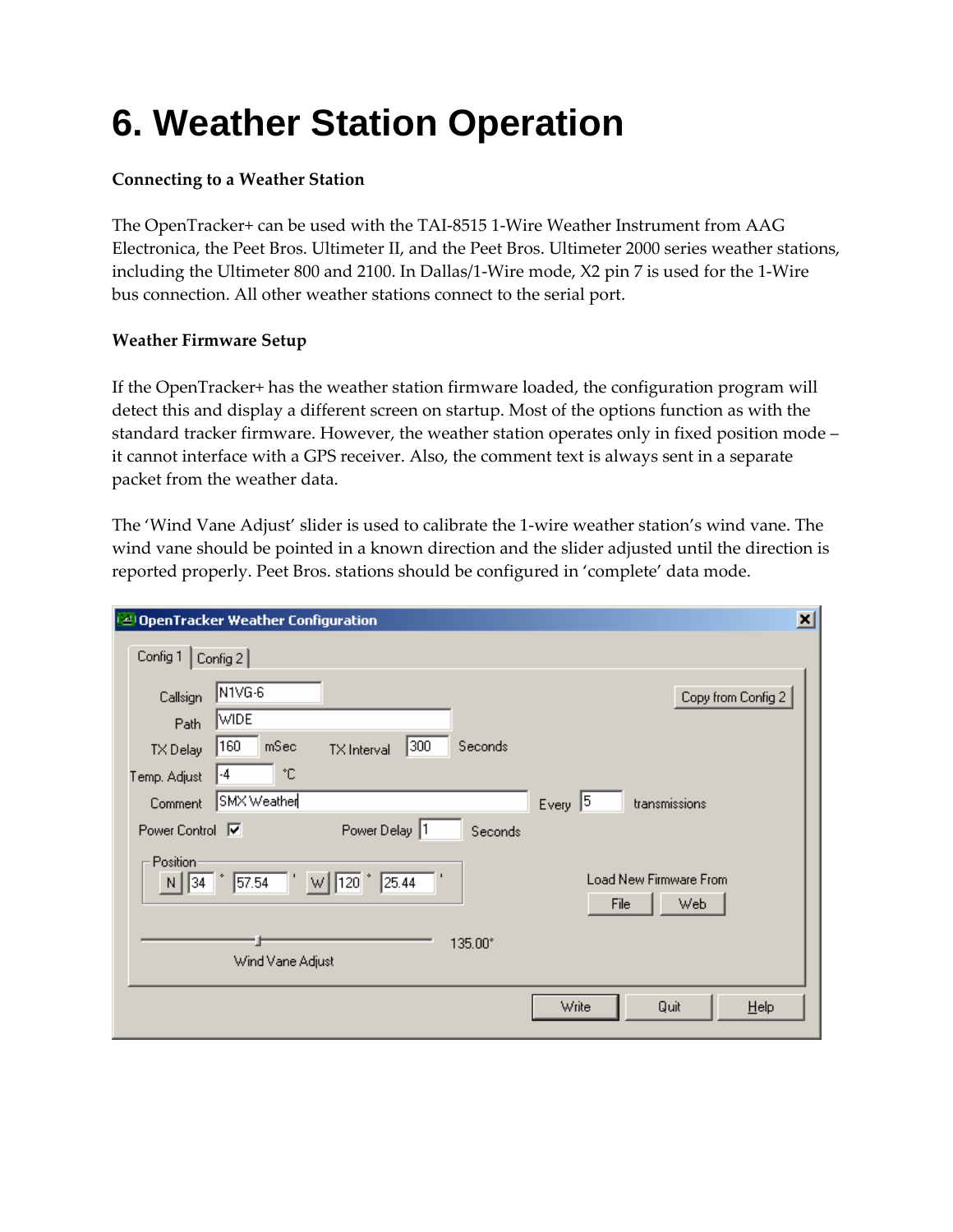### <span id="page-19-0"></span>**7. Telemetry Operation**

With the telemetry option enabled, the OpenTracker+ will transmit an APRS‐formatted telemetry packet at the selected interval. The packet will resemble the following example:

T#011,155,218,000,000,000,00000000

Six three-digit fields follow the 'T#' header. Each field has a range of zero to 255. The fields are interpreted as follows:

Sequence number: Incremented with each transmission. Temperature: Multiply by 1.9608 for temperature reading in kelvins. Voltage: Divide by 13.84 for supply voltage reading in volts. A1: Analog input A1 (from 12-pin header), 0 to 5 volts, 51 counts per volt. A2: Analog input A2 (from 12‐pin header), 0 to 5 volts, 51 counts per volt. X1 pin 9: Analog input from radio connector, 0 to 5 volts, 51 counts per volt.

Of the final eight-digit field, only two binary digits are used  $-$  the rightmost bit indicates the configuration profile in use, and the next bit reflects the state of the A4 input.

### **8. Beacon Operation**

The OpenTracker+ will accept raw text strings at 4800 baud for transmission as either AX.25 text frames or CW (Morse code).

To send a raw text frame, start a line with an exclamation mark (!). All text from the exclamation mark to the end of the line will be transmitted as a standard text UI frame. All current settings, including baud rate, path, and power control remain in effect.

CW strings can be sent by starting a line with the 'at' sign  $(\mathcal{Q})$ . The speed is not currently configurable.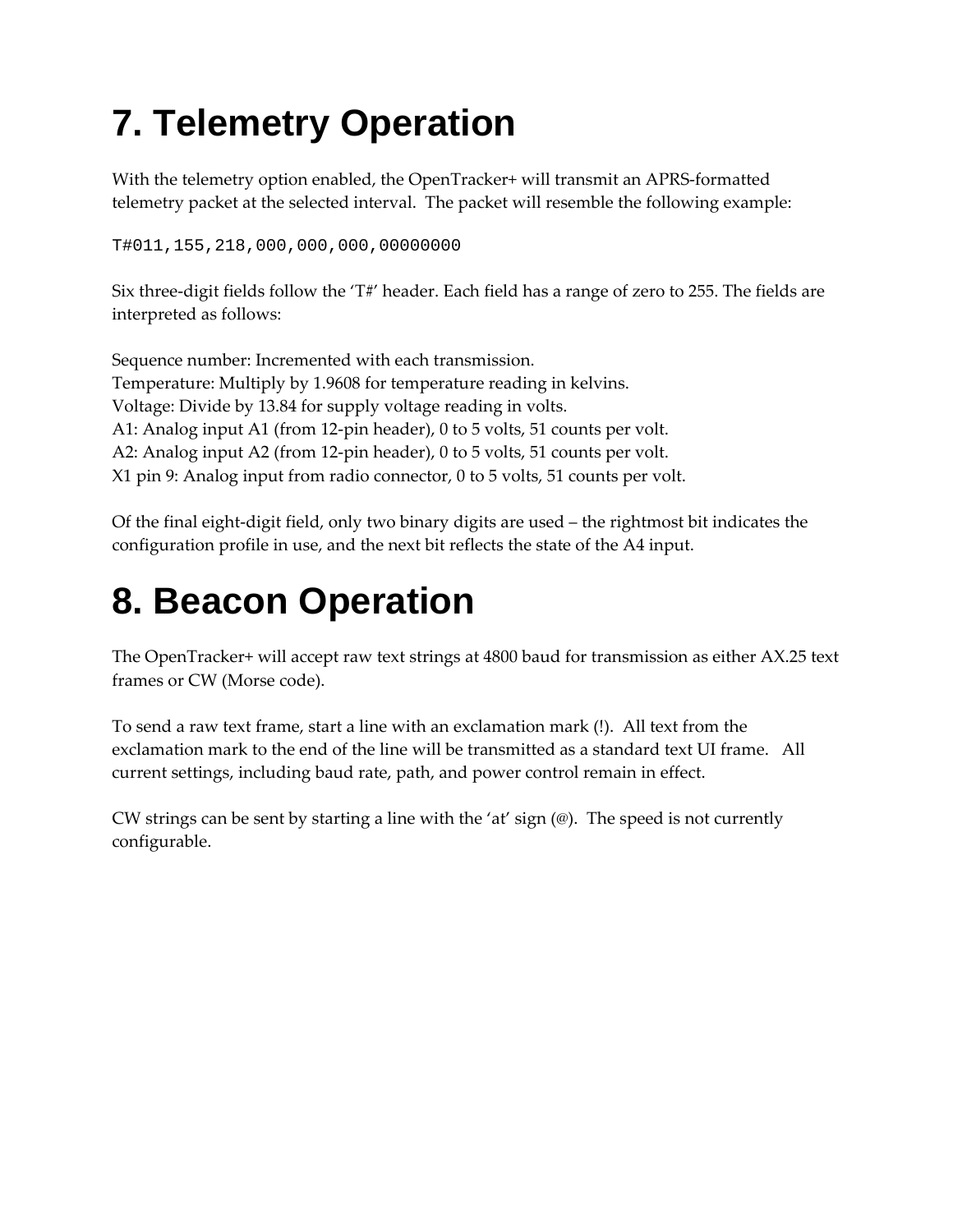

### <span id="page-20-0"></span>**9. OpenTracker+ Circuit Details**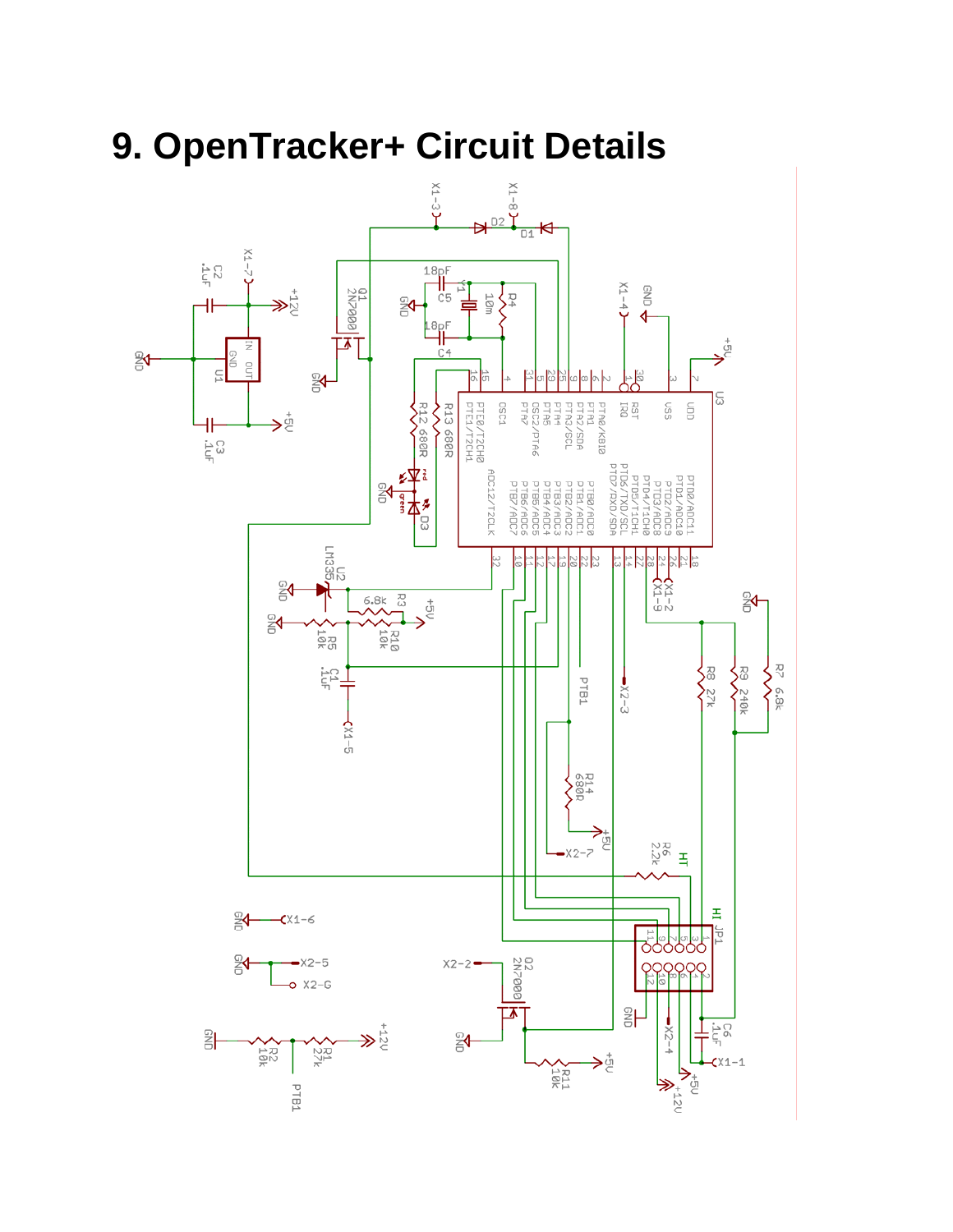#### <span id="page-21-0"></span>**Theory of Operation**

The heart of the OpenTracker+ circuit is a Freescale MC908JL16 microcontroller unit (MCU). The MCU contains 384 bytes of RAM and 16 kilobytes of Flash program memory. It runs at a clock speed of 7.3728 MHz.

U1 is a linear voltage regulator that provides regulated 5 VDC power to the circuit, and optionally to an external device connected to Vext. C2 and C3 are the input and output filter capacitors, respectively.

Y1, C4, C5, and R4 form the clock oscillator circuit. The oscillator frequency of 29.4912 MHz is divided by four in the MCU's clock module to produce the bus clock signal.

Audio output originates at pin 28 of the MCU. This pin is configured as a timer channel output and generates a pulse-width modulated signal between 0 and 5 volts. Audio tones are generated in software using a sine wave lookup table. R7, R8, and R9 limit the audio output level, and C6 couples the AC component of the signal to the audio output at X1 pin 1.

Pin 25 of the MCU produces the PTT output signal. It switches Q1, pulling the audio output down through R6 for handheld PTT, and pulling X1 pin 3 to ground for other radios.

An externally applied PTT signal on X1 pin 8 will pull the PTT output low through D2, and will pull pin 9 of the MCU low (it is normally held high by an internal pull-up resistor) through D1.

The audio input from the radio is AC-coupled by C1 and biased by R5 and R10. X1 pin 2 provides a DC‐coupled input for radios with a squelch or carrier operated relay output.

R11 and Q2 form an inverter/buffer circuit for the RS-232 input. The RS-232 output polarity is controlled in software. The output level swings between 0 and 5 volts, and may not be compatible with all RS‐232 devices.

U2 is a temperature sensor with an output of 10 mV per Kelvin. R3 limits its input current, and its output drives one of the analog inputs on the MCU.

R1 and R2 form a voltage divider, the output of which is the supply voltage divided by 3.7. This voltage drives another analog input on the MCU.

The LED is driven by two digital outputs from the MCU, through current limiting resistors R12 and R13. Lowering the value of these resistors will increase the brightness of the LED.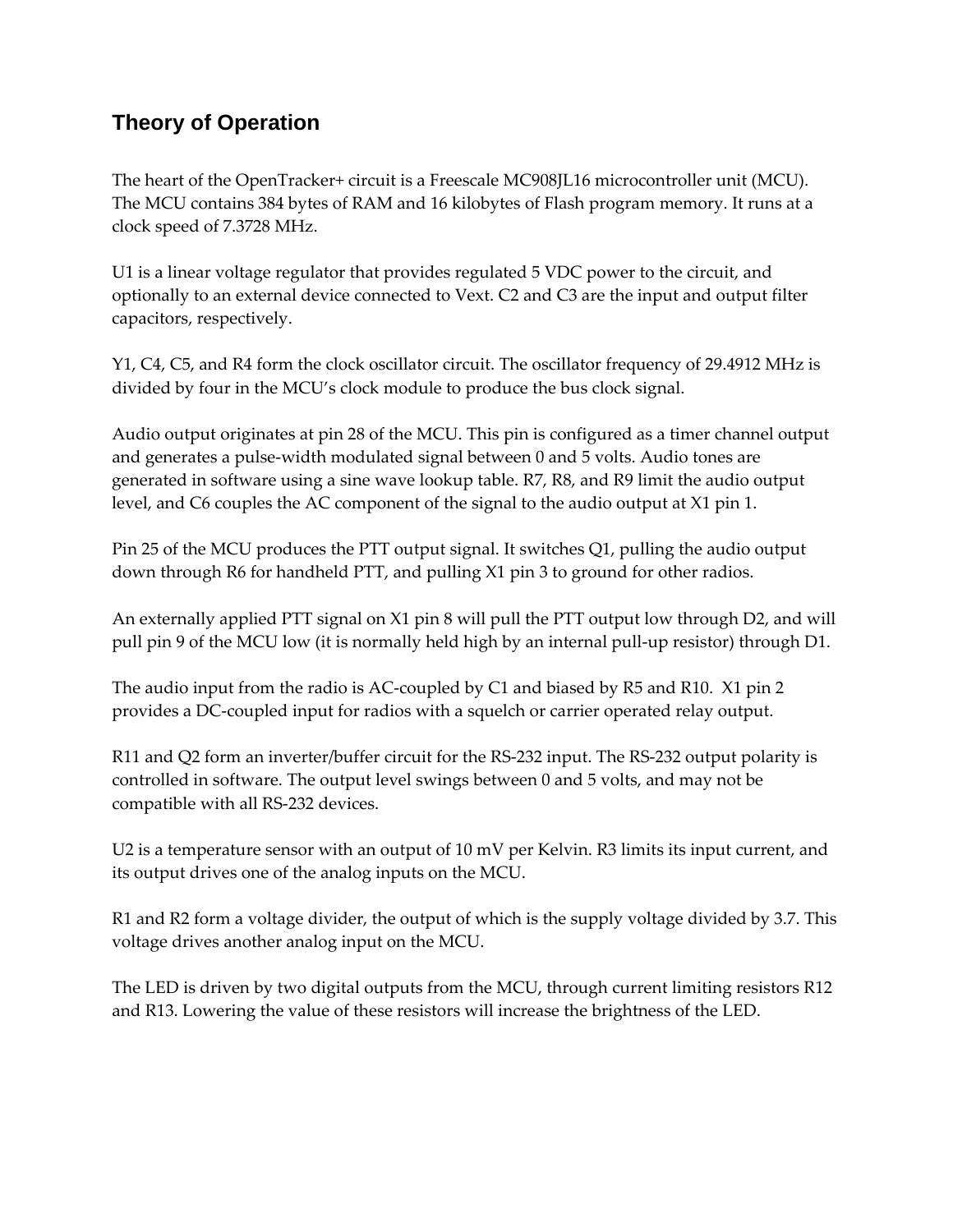#### **Development Support**

The OpenTracker+ firmware is released under the Modified BSD license. Current source code is available at <http://www.argentdata.com/community>. The project can be built with the free, limited version of the CodeWarrior HC(S)08 compiler.

The CodeWarrior linker generates Motorola .S19 files by default. These files can be loaded directly by the configuration program without modification. All interrupt vectors are remapped before being written to the device. Because of the remapping, all interrupts incur a delay of one extra jump instruction.

See the linker parameter file for details on memory allocation and reserved memory areas for the configuration data and bootloader.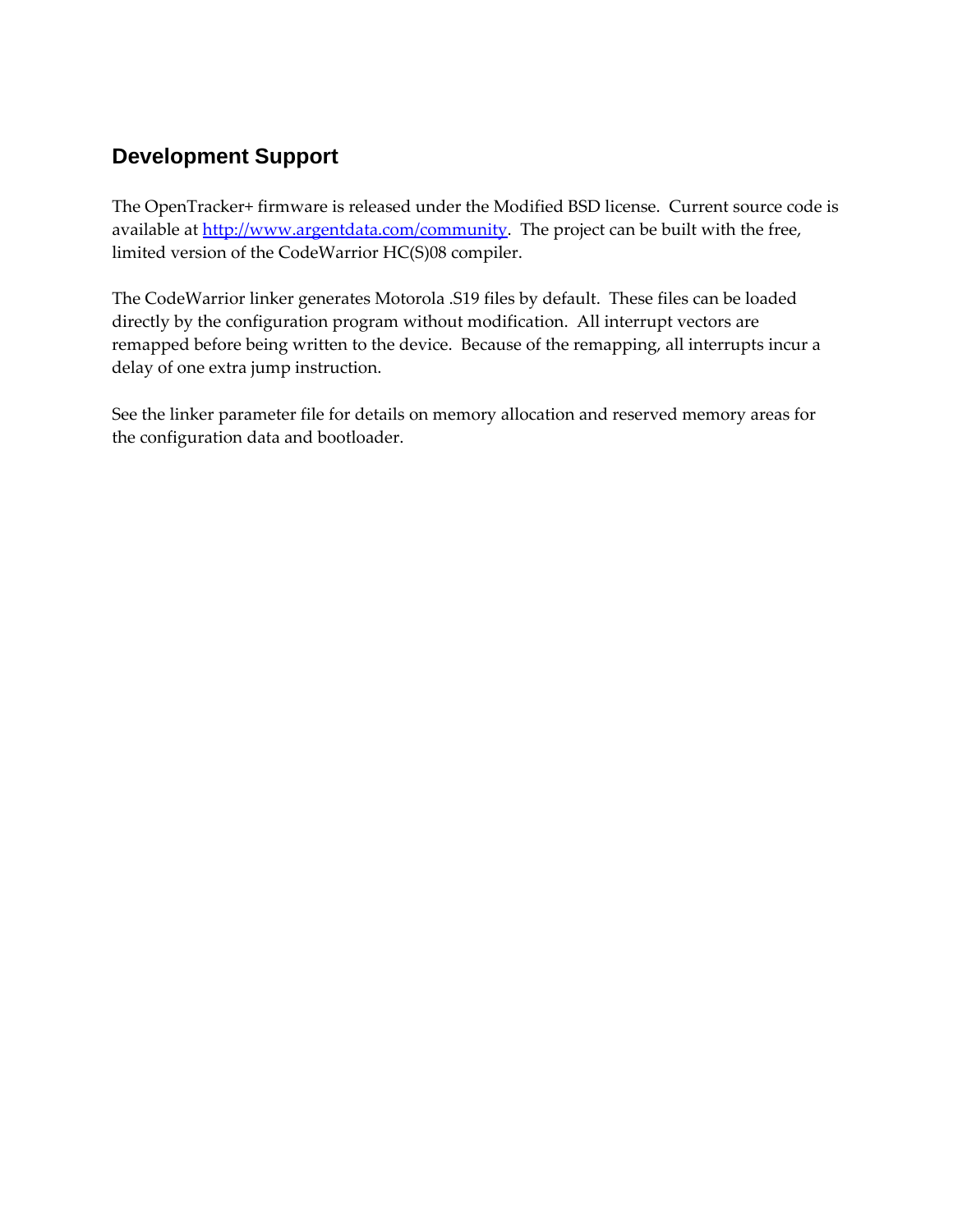### <span id="page-23-0"></span>**Appendix A – Test Procedures**

#### **Measurements**

The tab of the voltage regulator (U1) provides a convenient ground reference for voltage measurements.

You may wish to check some voltages before installing the processor for the first time. With the processor socket empty, power up the tracker and check the following voltages:

| Connection           | Nominal    | <b>Circuit Description</b>                            |
|----------------------|------------|-------------------------------------------------------|
|                      | Value      |                                                       |
| $U1$ Pin $1$         | Supply     | External, unregulated input voltage                   |
| $U1$ Pin 2           | $0$ volts  | Ground                                                |
| $U1$ Pin 3           | 5 volts    | Regulator output                                      |
| U <sub>3</sub> Pin 3 | $0$ volts  | Ground                                                |
| U3 Pin 7             | 5 volts    | Vdd                                                   |
| <b>U3 Pin 22</b>     | Supply/3.7 | Supply voltage divided by a factor of 3.7             |
| <b>U3 Pin 32</b>     | 2.9 volts  | Temperature sensor: $2.95 V = 295$ Kelvin = $71.3$ °F |

With the processor installed, you can use an oscilloscope or frequency counter to verify the presence of a 29.4912 MHz signal at pin 4.

#### **Troubleshooting**

When power is first applied to the tracker, the LED should blink once. If no blink is seen, verify that the processor is getting 5 volt power at pin 3. Also, carefully check the crystal, R5, C4, and C5. These components should be installed with their leads as short as possible. They should be free of shorts and excessive flux residue. If a function generator is available, apply a 2 volt peak‐peak 29.4912 MHz sine wave to pin 4 of the processor to rule out oscillator failure.

If the oscillator is functional and power is present at pin 3 but no LED blink is seen, the processor may have been damaged or erased. Contact [support@argentdata.com](mailto:support@argentdata.com) for a replacement.

If the LED blinks at startup but the tracker otherwise malfunctions, perform a firmware reload, accepting the default settings, to rule out firmware corruption and configuration errors.

If packets are being transmitted but not received properly by other stations, ensure that the audio level is set appropriately, and check the TX delay and path settings.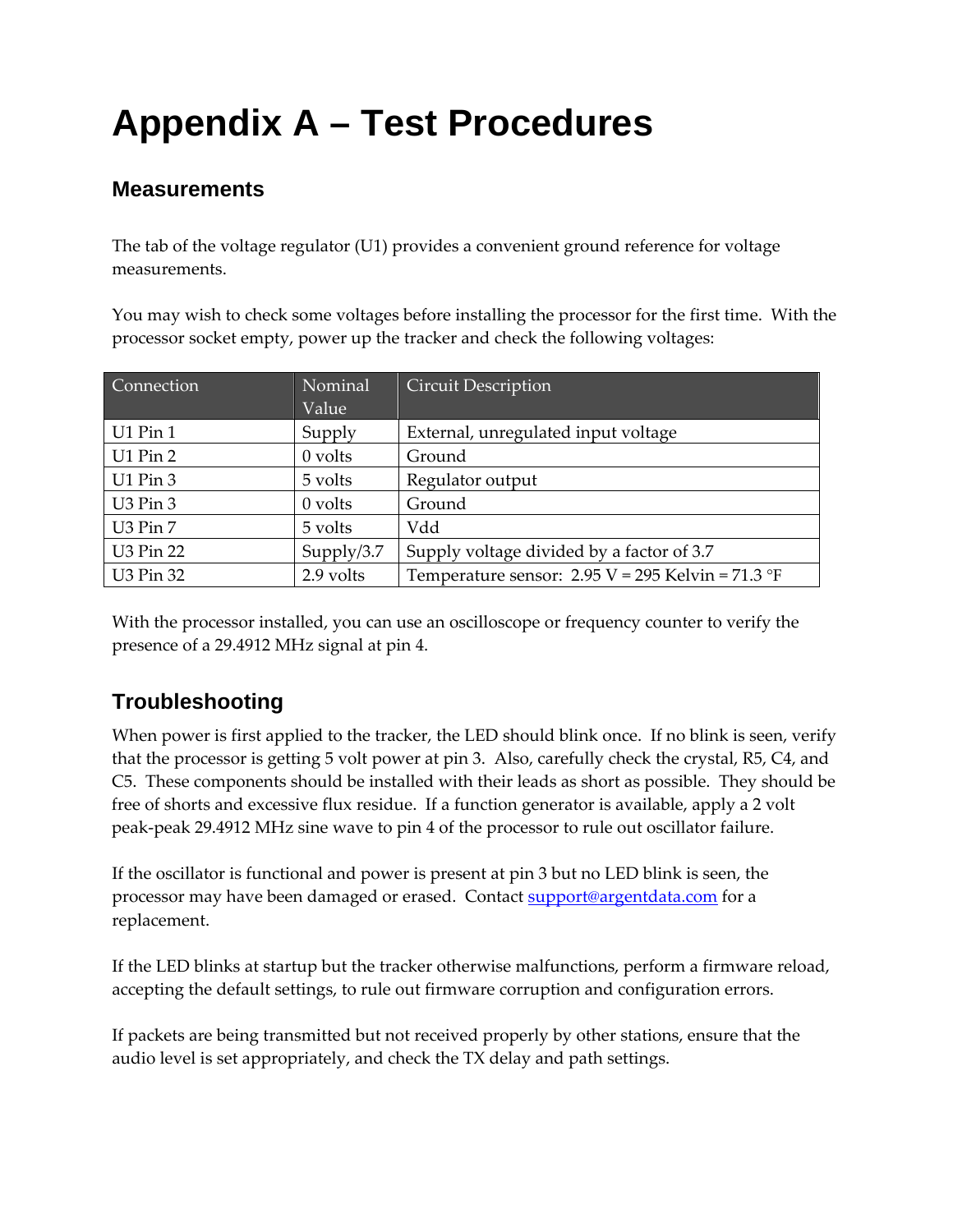## <span id="page-24-0"></span>**Appendix B – APRS symbol tables**

APRS symbols are identified by a single character, and may be chosen from either the primary or alternate table. Additionally, some of the symbols from the alternate table may be overlaid with an alphanumeric character by substituting the character to be overlaid (0-9, a-z, or A-Z) in place of the '\' table designator.

| Symbol         | Primary Table (/)           | Alternate Table (\)            |
|----------------|-----------------------------|--------------------------------|
|                | <b>Police Station</b>       | Emergency                      |
| Ħ              | <reserved></reserved>       | <reserved></reserved>          |
| #              | Digipeater                  | Digipeater w/ overlay          |
| $\mathfrak{S}$ | Phone                       | <b>Bank or ATM</b>             |
| $\%$           | <b>DX</b> Cluster           | <reserved></reserved>          |
| $\&$           | <b>HF</b> Gateway           | Diamond w/ overlay             |
|                | <b>Small Aircraft</b>       | Crash site                     |
| (              | Mobile Sat Station          | Cloudy                         |
| $\mathcal{)}$  | <b>Wheel Chair</b>          | <b>MODIS Earth Observation</b> |
| *              | Snowmobile                  | Snow                           |
| $\ddot{}$      | Red Cross                   | Church                         |
| $\prime$       | <b>Boy Scouts</b>           | <b>Girl Scouts</b>             |
|                | House (VHF)                 | House (HF)                     |
|                | $\chi$                      | <b>Question Mark</b>           |
| $\prime$       | Red Dot                     | Destination (Red Dot)          |
| 0              | Circle < Obsolete>          | Circle w/ overlay              |
| 9              | <obsolete></obsolete>       | Gas/Petrol Station             |
|                | Fire                        | Hail                           |
| $\cdot$        | Campground                  | Park or Picnic Area            |
| $\,<\,$        | Motorcycle                  | Advisory                       |
| =              | Railroad Engine             | <reserved></reserved>          |
| $\rm{>}$       | Car                         | Car w/ overlay                 |
| ?              | File server                 | Info Kiosk                     |
| $\circleda$    | <b>Hurricane Prediction</b> | Hurricane / Tropical Storm     |
| A              | <b>Aid Station</b>          | Box w/ overlay                 |
| B              | <b>BBS</b>                  | <b>Blowing snow</b>            |
| $\mathsf{C}$   | Canoe                       | Coast Guard                    |
| D              | <reserved></reserved>       | <b>Drizzle</b>                 |
| E              | Eyeball                     | Smoke                          |
| ${\bf F}$      | Farm Vehicle (tractor)      | <b>Freezing Rain</b>           |
| G              | Grid Square                 | <b>Snow Shower</b>             |
| Η              | Hotel                       | Haze                           |
| $\mathbf I$    | TCP/IP                      | <b>Rain Shower</b>             |
| J              | <reserved></reserved>       | Lightning                      |
| ${\bf K}$      | School                      | Kenwood                        |
| $\mathbf L$    | Logged-On User              | Lighthouse                     |
| $\mathbf M$    | <b>MacAPRS</b>              | <reserved></reserved>          |
| ${\bf N}$      | <b>NTS Station</b>          | Navigation Buoy                |